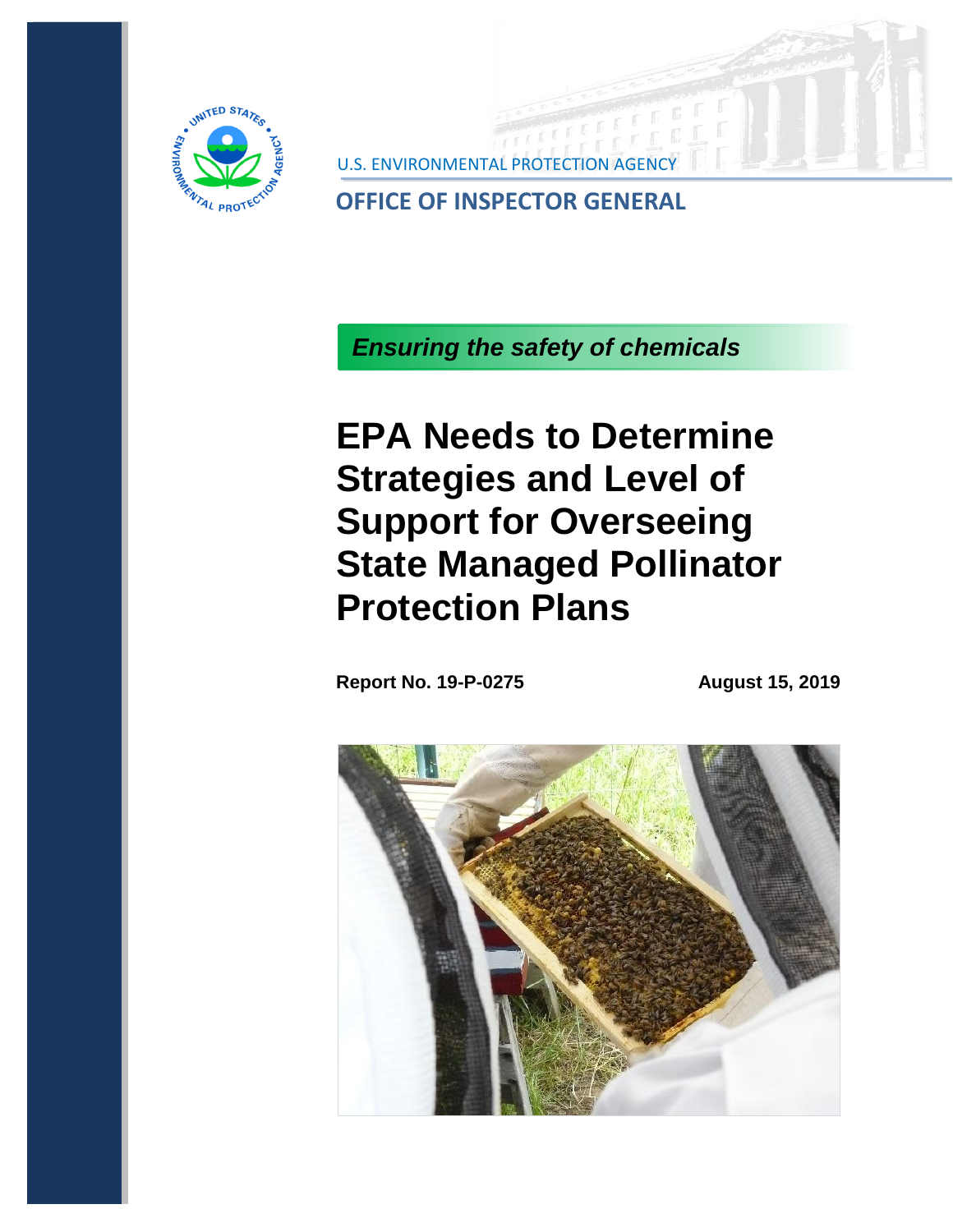#### **Report Contributors:** Sarah Davidson

Jeffrey Harris Chad Kincheloe Alli Phillips Thane Thompson

# **Abbreviations**

| <b>AAPCO</b>  | <b>Association of American Pesticide Control Officials</b> |
|---------------|------------------------------------------------------------|
| <b>CFR</b>    | Code of Federal Regulations                                |
| EPA           | U.S. Environmental Protection Agency                       |
| <b>FIFRA</b>  | Federal Insecticide, Fungicide, and Rodenticide Act        |
| FY.           | <b>Fiscal Year</b>                                         |
| MP3           | <b>Managed Pollinator Protection Plan</b>                  |
| <b>NPMG</b>   | National Program Manager Guidance                          |
| <b>OCSPP</b>  | Office of Chemical Safety and Pollution Prevention         |
| <b>OIG</b>    | Office of Inspector General                                |
| <b>PPDC</b>   | Pesticide Program Dialogue Committee                       |
| <b>SFIREG</b> | <b>State FIFRA Issues, Research and Evaluation Group</b>   |

**Cover Photo:** A honey bee hive. (U.S. Fish and Wildlife Service photo)

**Are you aware of fraud, waste or abuse in an EPA program?** 

# **EPA Inspector General Hotline**

1200 Pennsylvania Avenue, NW (2431T) Washington, D.C. 20460 (888) 546-8740 (202) 566-2599 (fax) [OIG\\_Hotline@epa.gov](mailto:OIG_Hotline@epa.gov)

Learn more about our [OIG Hotline.](http://www2.epa.gov/office-inspector-general/epa-oig-hotline)

**EPA Office of Inspector General** 1200 Pennsylvania Avenue, NW (2410T) Washington, D.C. 20460 (202) 566-2391 [www.epa.gov/oig](http://go.usa.gov/mgUQ)

Subscribe to our [Email Updates](http://go.usa.gov/cGwdJ) Follow us on Twitter **@EPAoig** Send us your **Project Suggestions**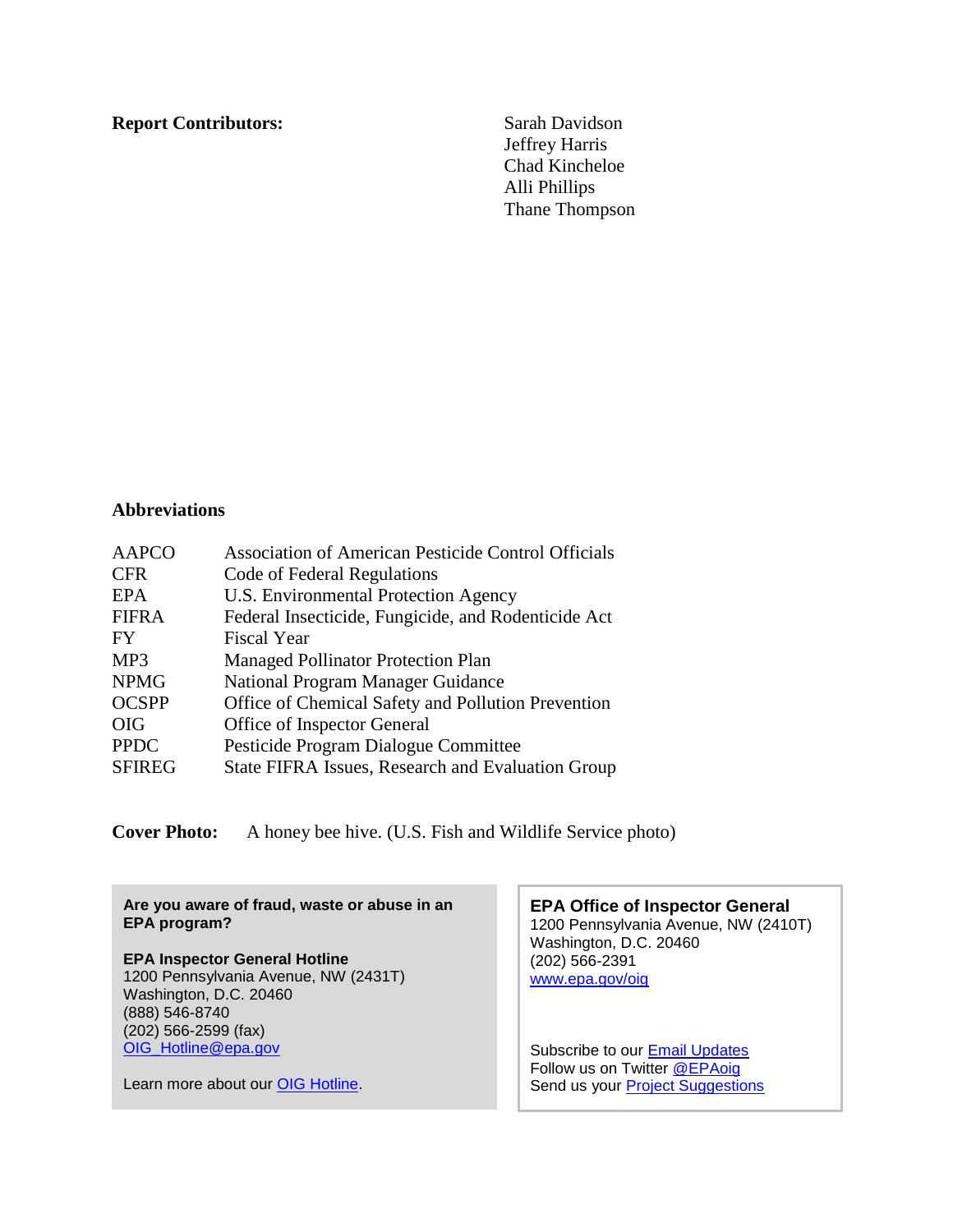

**U.S. Environmental Protection Agency Office of Inspector General**

19-P-0275 August 15, 2019

# At a Glance

#### **Why We Did This Project**

The U.S. Environmental Protection Agency (EPA) Office of Inspector General (OIG) conducted this audit to determine how the EPA oversees states' Managed Pollinator Protection Plans (MP3s), which are designed to reduce pesticide exposure to pollinators through timely communication and coordination among key stakeholders. *Managed pollinators* are generally honey bees that beekeepers contract out to growers for their pollination services.

In June 2014, a presidential memorandum, *Creating a Federal Strategy to Promote the Health of Honey Bees and Other Pollinators,* charged numerous federal agencies to address the factors contributing to pollinator decline. As part of this effort, the EPA has worked to encourage state pesticide agencies to develop statespecific MP3s with clearly defined scopes, including the species of managed pollinators addressed.

#### **This report addresses the following:**

• *Ensuring the safety of chemicals.* 

**Address inquiries to our public affairs office at (202) 566-2391 or [OIG\\_WEBCOMMENTS@epa.gov.](mailto:OIG_WEBCOMMENTS@epa.gov)** 

**List o[f OIG reports](http://www2.epa.gov/office-inspector-general/oig-reports)**.

# *EPA Needs to Determine Strategies and Level of Support for Overseeing State Managed Pollinator Protection Plans*

## **What We Found**

Under the authority of the Federal Insecticide, Fungicide, and Rodenticide Act (FIFRA), the EPA works to reduce unwanted pesticide exposure to both managed pollinators and native pollinators such as insects, birds and animals. The MP3 voluntary program encourages states to develop a plan as part of the EPA's

**Honey bee pollination adds more than \$15 billion in value to U.S. agricultural crops each year. However, the number of managed honey bee colonies in the United States has declined from 5.7 million colonies in the 1940s to 2.7 million colonies in 2015.**

overall national pollinator protection efforts. The EPA plays a supportive role in overseeing the development, implementation and measurement of state MP3s, as outlined in the agency's National Program Manager Guidance. The EPA does not review, approve or provide direct funding for the development or implementation of state MP3s.

We found that, as of January 2018, 45 states had developed or were developing MP3s. To provide guidance for MP3 development, the EPA worked with two state government groups: the Association of American Pesticide Control Officials (AAPCO) and an AAPCO committee called the State FIFRA Issues, Research and Evaluation Group (SFIREG). However, we found that the EPA does not have a means to evaluate the national impact of MP3s. As of May 2019, AAPCO/SFIREG, in consultation with the EPA, developed a survey to evaluate MP3s, which is expected to be distributed to state pesticide agencies in the fall of 2019. Despite these survey efforts and plans, the EPA had not developed a strategy to use the survey data to evaluate either the national impact of MP3s or the agency's support of state MP3 implementation efforts.

In addition, both nongovernmental organizations and states reported that the EPA focuses on acute risks—those that occur during a single exposure to a specific pesticide—to managed pollinators. Other areas of concern, such as chronic contact with pesticides and native pollinator protection activities, may not be receiving appropriate attention. The EPA needs to decide how it will measure, support and assist in the implementation of MP3s.

#### **Recommendations and Agency Planned Corrective Actions**

We made five recommendations to the Assistant Administrator for Chemical Safety and Pollution Prevention, including determining whether the outcomes of states' MP3s are meeting the EPA's goals for the program and what support the EPA will provide to assist MP3 implementation efforts. The agency agreed with our recommendations and provided acceptable corrective actions.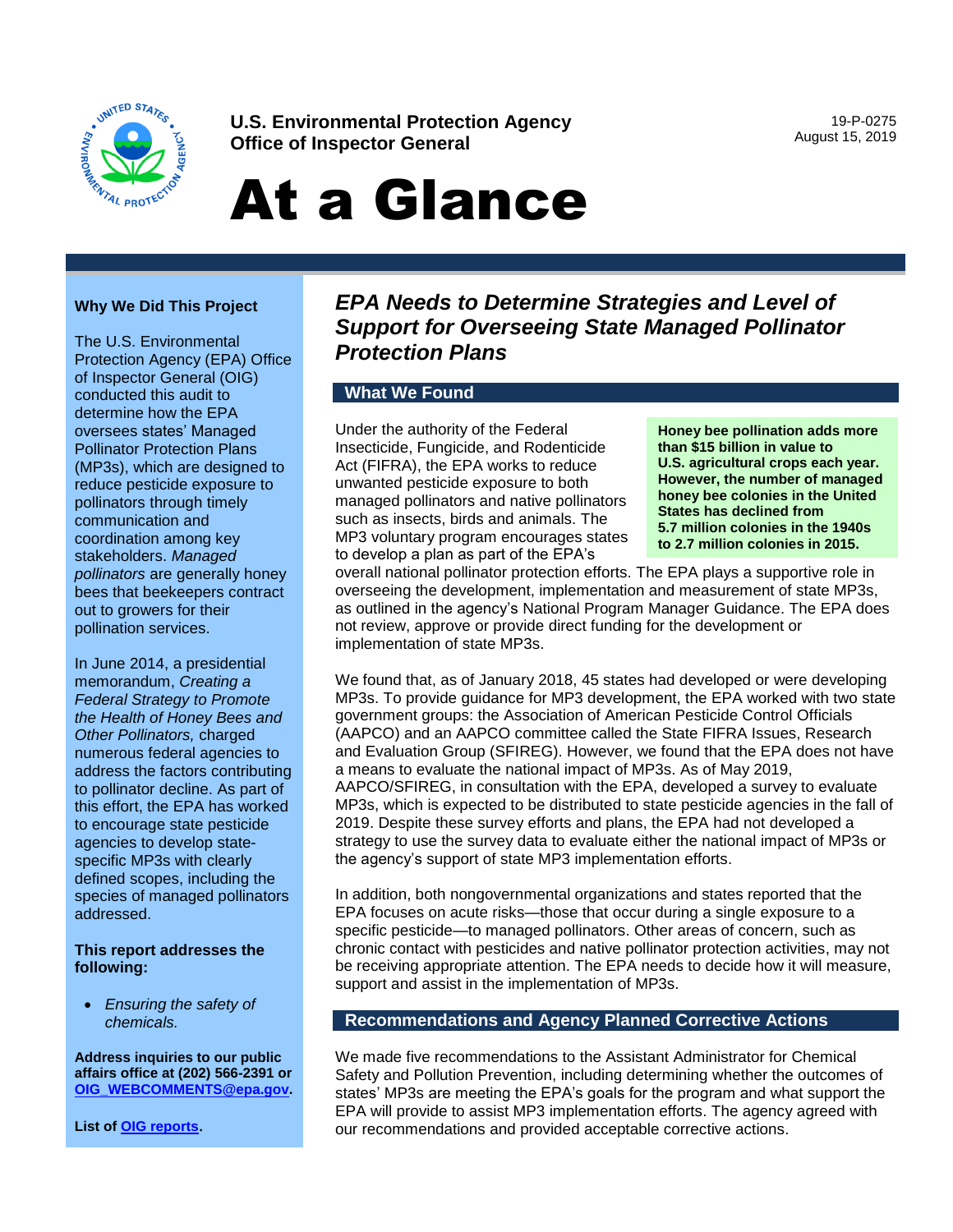

#### **UNITED STATES ENVIRONMENTAL PROTECTION AGENCY** WASHINGTON, D.C. 20460

OFFICE OF INSPECTOR GENERAL

Charles J. Sheahan

August 15, 2019

# **MEMORANDUM**

**SUBJECT:** EPA Needs to Determine Strategies and Level of Support for Overseeing State Managed Pollinator Protection Plans Report No. 19-P-0275

**FROM:** Charles J. Sheehan, Deputy Inspector General

**TO:** Alexandra Dapolito Dunn, Assistant Administrator Office of Chemical Safety and Pollution Prevention

This is our report on the subject audit conducted by the Office of Inspector General (OIG) of the U.S. Environmental Protection Agency (EPA). The project number for this audit was OA&E-FY19-0029. This report contains findings that describe problems the OIG identified and corrective actions the OIG recommends. This report presents the opinion of the OIG and does not necessarily represent the final EPA position. Final determinations on matters in this report will be made by EPA managers in accordance with established audit resolution procedures.

The Office of Chemical Safety and Pollution Prevention's Office of Pesticide Programs has primary responsibility for the subjects covered in this audit.

In accordance with EPA Manual 2750, your office provided acceptable corrective actions and milestone dates in response to OIG recommendations. All recommendations are resolved, and no final response to this report is required. However, if you submit a response, it will be posted on the OIG's website, along with our memorandum commenting on your response. Your response should be provided as an Adobe PDF file that complies with the accessibility requirements of Section 508 of the Rehabilitation Act of 1973, as amended. The final response should not contain data that you do not want to be released to the public; if your response contains such data, you should identify the data for redaction or removal along with corresponding justification.

We will post this report to our website at [www.epa.gov/oig.](http://www.epa.gov/oig)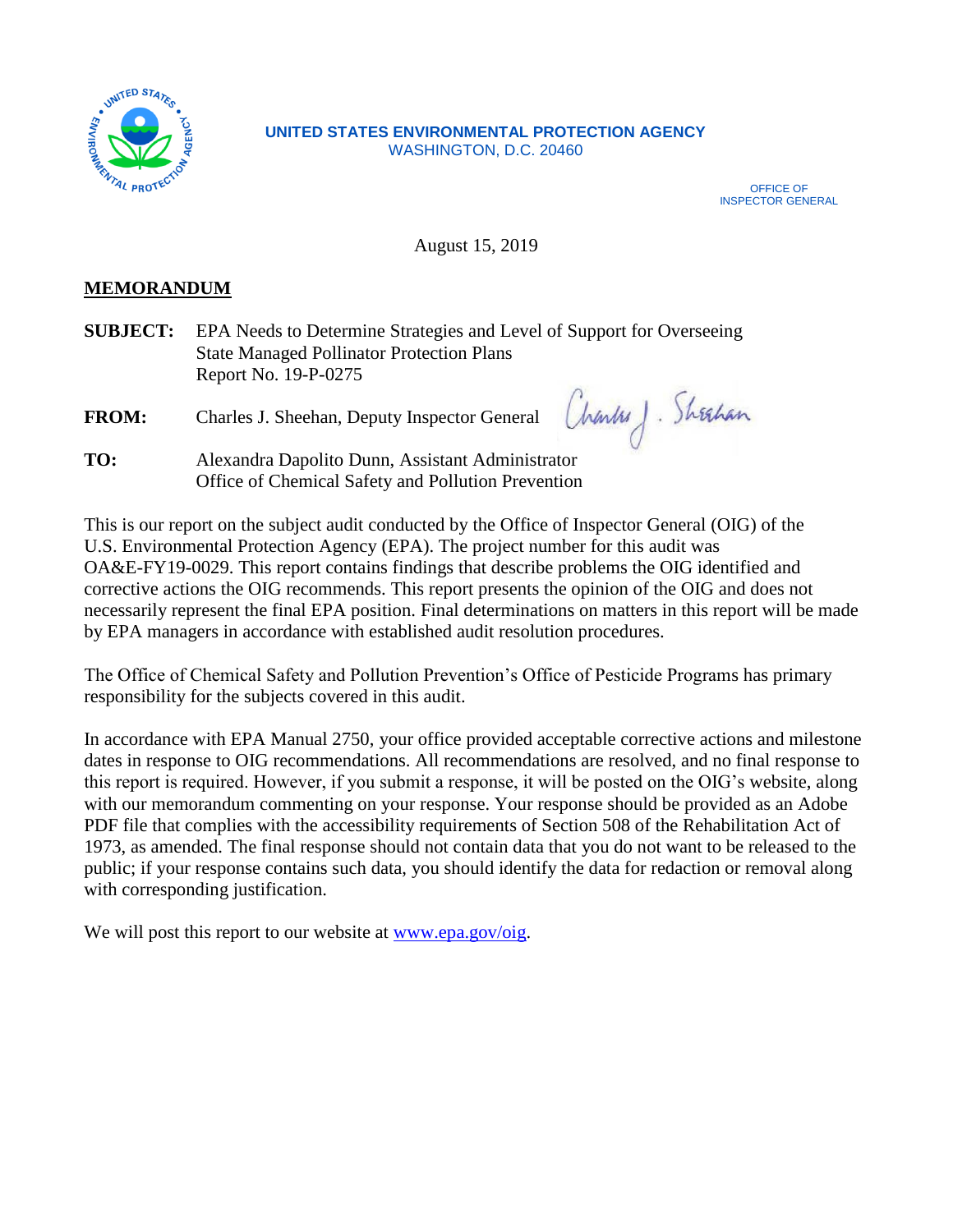**EPA Needs to Determine Strategies and 19-P-0275 Level of Support for Overseeing State Managed Pollinator Protection Plans**

# *Table of Contents*

|                                                                | 1              |
|----------------------------------------------------------------|----------------|
|                                                                | 3              |
|                                                                | 4              |
|                                                                | 4              |
| Stakeholders Identify Potential for Increased Scope of MP3s to | $\overline{4}$ |
|                                                                | 6              |
|                                                                | 7              |
|                                                                | 7              |
|                                                                | 8              |
| Status of Recommendations and Potential Monetary Benefits      | 9              |

# **Appendices**

|  | 20. |
|--|-----|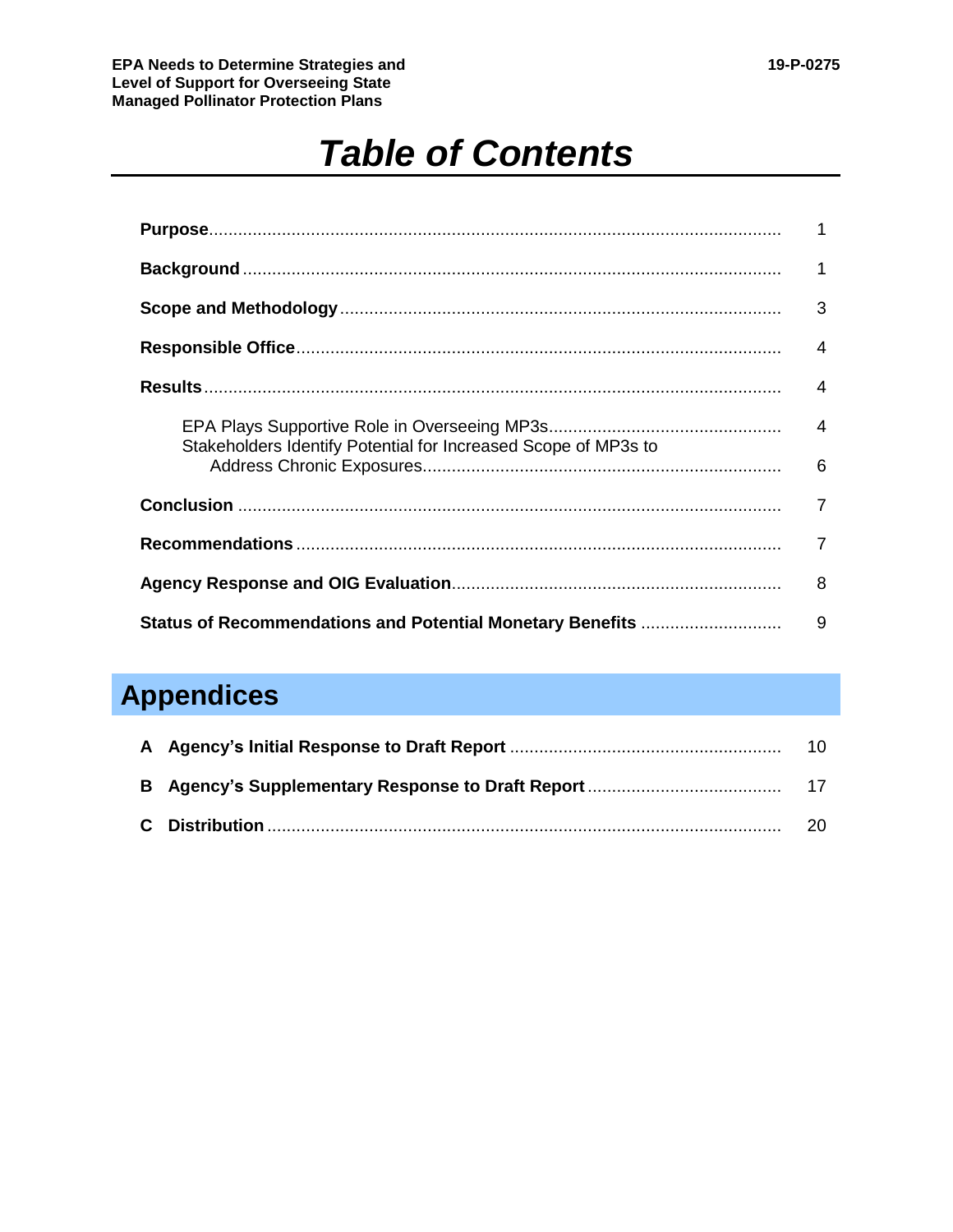# **Purpose**

The U.S. Environmental Protection Agency's (EPA's) Office of Inspector General (OIG) conducted this audit to determine how the EPA is overseeing states' Managed Pollinator Protection Plans (MP3s), which are designed to reduce pesticide exposure to bees.

## **Background**

The EPA is responsible for regulating pesticides under the authority of the Federal Insecticide, Fungicide, and Rodenticide Act (FIFRA). Part of the EPA's work in implementing FIFRA is to reduce unwanted pesticide exposure to managed pollinators, $<sup>1</sup>$  as well as native pollinators such as insects, birds and animals.</sup> Pollinators are at risk of pesticide exposure when growers spray pesticides on the

#### **Pollinator Glossary**

*Pollinators* include bees, insects, birds and other animals that move pollen from one flower to another, thereby fertilizing plants and allowing them to reproduce.

*Managed pollinators* are generally honey bees under contract to agricultural producers for their pollination services.

*Native pollinators* are those species that are native to a specific region of the United States.

crops that the pollinators visit to collect pollen and nectar. Pollinators contribute substantially to the economy of the United States and are vital to keeping fruits, nuts and vegetables in our diets.

According to the U.S. Department of Agriculture's National Agricultural Statistics Service, three-fourths of all native plants in the world require pollination. Pollinators, most often honey bees, are responsible for one in every three bites of food we take, and pollinators increase the United States' crop values each year by more than \$15 billion. However, habitat loss, disease and pesticide use have caused serious declines in U.S. pollinator populations. For example, the number of managed honey bee colonies in the United States has declined from 5.7 million colonies in the 1940s to 2.7 million colonies in 2015.

A June 2014 presidential memorandum, *Creating a Federal Strategy to Promote the Health of Honey Bees and Other Pollinators,* established a Pollinator Health Task Force consisting of representatives from numerous federal agencies. The memorandum charged the task force with developing various plans to address factors that contribute to pollinator losses. As a co-chair of the task force, the EPA has worked to engage states in developing MP3s as a way to mitigate the risk of pesticides to bees and other pollinators.

The EPA created the MP3 voluntary program as part of the EPA's Office of Pesticide Programs' *Policy to Mitigate the Acute Risk to Bees from Pesticide Products*, issued January 2017. The main focus of this policy is a two-pronged approach to protect pollinators from the risks of pesticides:

<sup>1</sup> Per 40 CFR § 156.80(a), "Each [pesticide] product is required to bear hazard and precautionary statements for environmental hazards, including hazards to non-target organisms, as prescribed in this subpart."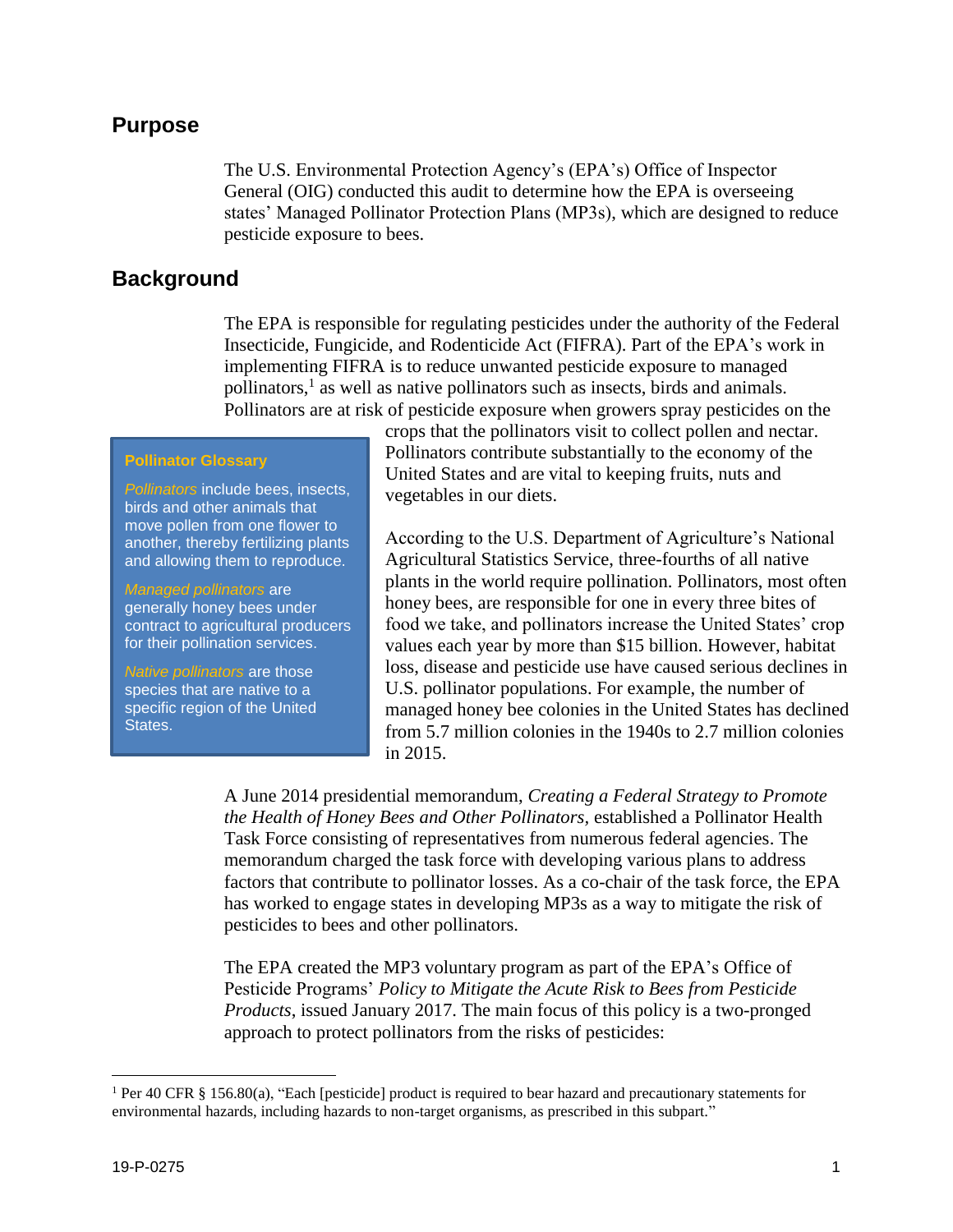- 1. Develop additional pesticide label use restrictions to protect managed bees under contract pollination agreements from acute pesticide risks.<sup>2</sup>
- 2. Support state MP3 development.

In this policy, the EPA committed to monitoring the progress and effectiveness of MP3s and other pollinator protection plans in reducing pesticide exposure to bees. The EPA also included pollinator protection as a national focus in both its fiscal years (FYs) 2016–2017 and FYs 2018–2019 *Office of Chemical Safety and Pollution Prevention National Program Manager Guidance* documents. Specifically, the National Program Manager Guidance (NPMG) for FYs 2018–2019 states:

Through risk assessment, mitigation, education, and outreach, EPA's Office of Pesticide Programs' goal for pollinator protection is to ensure all pollinators including managed pollinators such as honey bees, and native pollinators, including Monarch Butterflies, are protected from adverse effects of pesticide exposure.

MP3s are supported by a federal-state partnership (Table 1). The EPA works with two state government associations—the Association of American Pesticide Control Officials (AAPCO) and an AAPCO committee called the State FIFRA Issues, Research and Evaluation Group (SFIREG)—to provide guidance to states on the development of their MP3s. The EPA also works closely with the Pesticide Program Dialogue Committee (PPDC), a federal advisory committee that includes scientists, pesticide industry representatives and environmental advocates, to advise the EPA on a variety of pesticide issues.

| <b>Organization</b> | <b>Role in MP3 process</b>                                                                                                                                                                                                                                                                                |
|---------------------|-----------------------------------------------------------------------------------------------------------------------------------------------------------------------------------------------------------------------------------------------------------------------------------------------------------|
| AAPCO               | • Is the primary EPA partner representing state government officials who<br>implement FIFRA.<br>• Maintains state inventory of MP3 status.                                                                                                                                                                |
| <b>SFIREG</b>       | • Is a subcommittee of AAPCO.<br>• Developed the Final Guidance for State Lead Agencies for the Development<br>and Implementation of Managed Pollinator Protection Plans.<br>• Agreed to distribute annual state-level survey and gather data.                                                            |
| <b>EPA</b>          | • Assisted in developing SFIREG guidance.<br>• Supports state development of MP3s.                                                                                                                                                                                                                        |
| <b>PPDC</b>         | • Is a federal advisory committee that advises the EPA on pesticide issues.<br>• Established a Pollinator Protection Plan Metrics workgroup.<br>• Developed performance metrics to gauge efficacy of MP3s.<br>• Developed recommendations to evaluate the effectiveness of MP3s at the<br>national level. |
|                     |                                                                                                                                                                                                                                                                                                           |

|  | Table 1: Federal and state partners active in the MP3 process |  |
|--|---------------------------------------------------------------|--|
|--|---------------------------------------------------------------|--|

Source: OIG.

<sup>2</sup> A *contract pollination service* means an agreement, which can be written or oral, where the grower and beekeeper have a shared understanding of a target crop for the service, a time frame during which pollination services are needed, and when potential exposure to the honey bees is therefore greatest. *Acute risk* means the risk of potential effects to individual adult bees by a single exposure to an active pesticide ingredient, per the EPA's *Guidance on Exposure and Effects Testing for Assessing Risks to Bees*.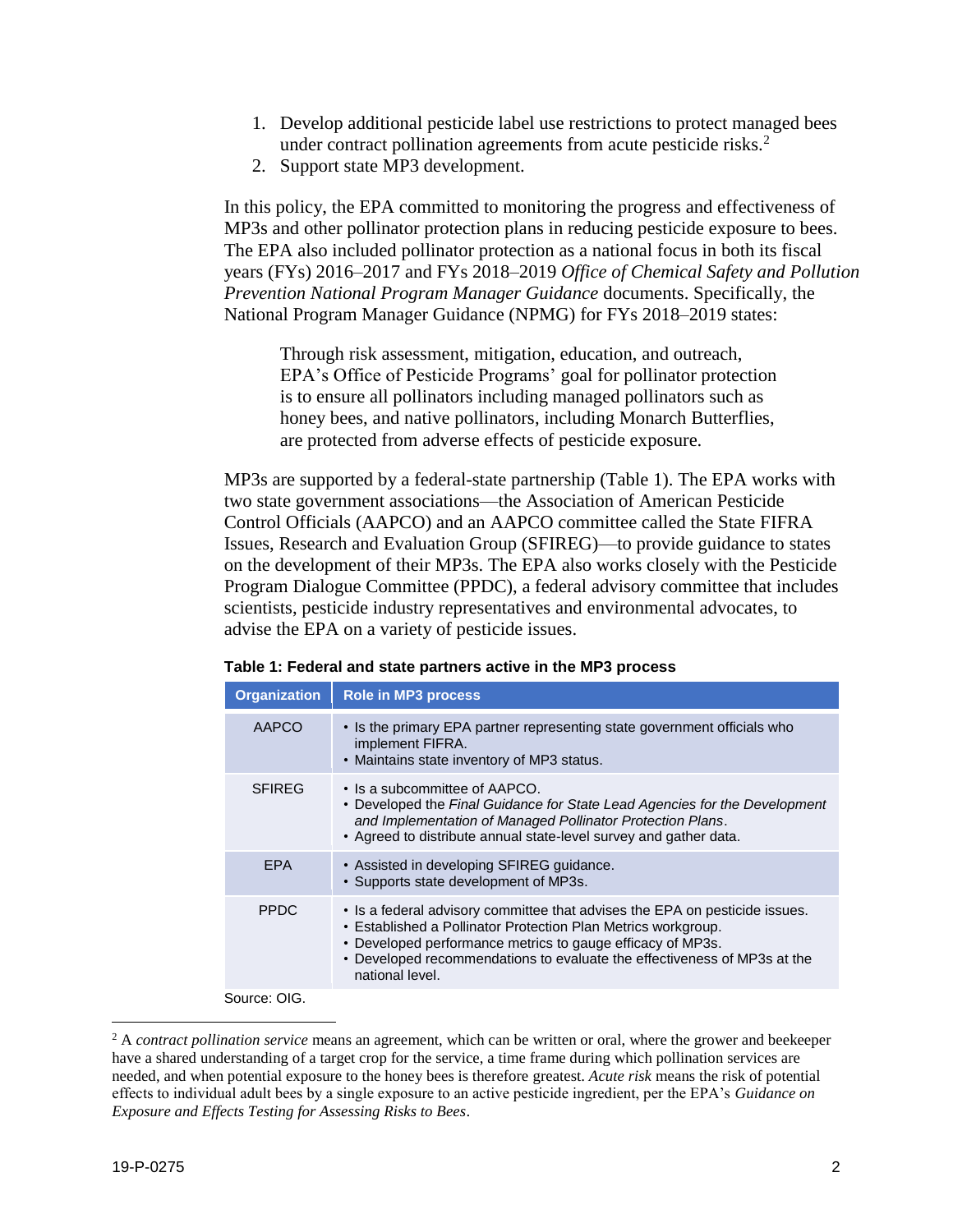According to SFIREG's *Final Guidance for State Lead Agencies for the Development and Implementation of Managed Pollinator Protection Plans* (June 2015)*,* "The primary purpose of a state [MP3] is to reduce pesticide



Managed pollinators in an orchard. (EPA photo)

exposure to bees through timely communication and coordination among key stakeholders, including beekeepers, growers, pesticide applicators, and landowners." Pesticide applicators and beekeepers can minimize pesticide exposure to pollinators by coordinating their activities before pesticides are applied to crops; this coordination facilitates the use of crop protection products without adversely affecting managed pollinators.

States are encouraged to clearly define the scope of their plans based on local issues and concerns. MP3s

therefore vary by state, depending on the pollinator risks that each state chooses to address and the scope of pollinator protection that each state chooses to implement.

# **Scope and Methodology**

We conducted work for this performance audit from December 2018 through June 2019 in accordance with generally accepted government auditing standards. Those standards require that we plan and perform the audit to obtain sufficient, appropriate evidence to provide a reasonable basis for our findings and conclusions based on our audit objective. We believe that the evidence obtained provides a reasonable basis for our conclusions based on our audit objective.

For the purpose of this audit, *oversight* is defined as the activities that the EPA undertakes to track the development, implementation and measurement of state MP3s. To obtain an understanding of the agency's oversight of MP3s, we reviewed federal, EPA, association and nongovernmental organization documents, including the following:

- Presidential Memorandum, *Creating a Federal Strategy to Promote the Health of Honey Bees and Other Pollinators*, issued June 20, 2014.
- EPA, *Office of Chemical Safety and Pollution Prevention Final FY 2016– 2017 National Program Manager Guidance*, Publication Number 743F15001.
- EPA, *Office of Chemical Safety and Pollution Prevention National Program Manager Guidance: Fiscal Years 2018–2019,* Publication Number 710F17001, issued August 2017.
- SFIREG, *Final Guidance for State Lead Agencies for the Development and Implementation of Managed Pollinator Protection Plans*, issued June 2015.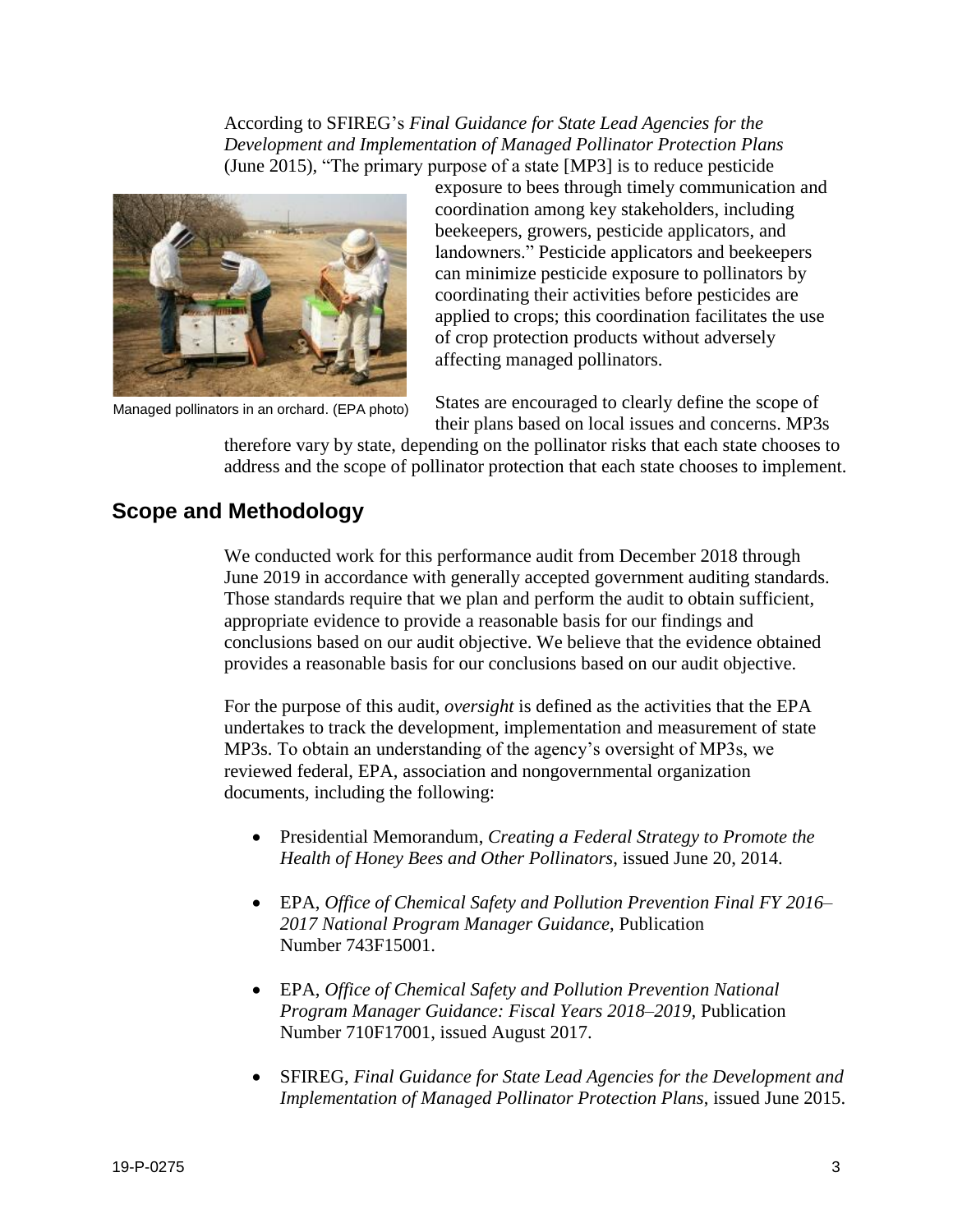We also reviewed AAPCO's state MP3 inventory and interviewed staff from the Office of Chemical Safety and Pollution Prevention (OCSPP), selected states, nongovernmental organizations, and trade associations.

The scope of this audit focuses specifically on MP3s developed and implemented by states. While tribes also can develop and implement MP3s, they do not fall within the scope of this audit.

# **Responsible Office**

The Office of Pesticide Programs within the OCSPP is responsible for oversight of state MP3s.

# **Results**

The MP3 voluntary program encourages states to develop a plan as part of the EPA's overall national pollinator protection efforts. The EPA plays a supportive role in overseeing the development, implementation and measurement of state MP3s, as outlined in the OCSPP NPMG. However, while the EPA assisted in developing guidance and encouraged states to develop MP3s, the agency has not determined, as of May 2019, how it will analyze and measure national MP3 outcomes. In addition, we found that the EPA needs to determine its next steps in overseeing state MP3s, including developing a strategy to use state-gathered survey data, clarifying the agency's role in supporting MP3 implementation and considering additional risks to pollinators. By considering these areas, the EPA's oversight of MP3s can be improved.

## *EPA Plays Supportive Role in Overseeing MP3s*

The EPA oversees MP3s by helping states develop, implement and measure their MP3s. The EPA worked with SFIREG to provide guidance and outline best management practices for MP3 development. In June 2015, SFIREG released *Final Guidance for State Lead Agencies for the Development and Implementation of Managed Pollinator Protection Plans*, which included input from the EPA. This guidance includes numerous "critical elements" for states to consider while developing their plans:

- A stakeholder participation process.
- A method for growers/applicators to know whether pollinators are near treatment sites.
- A method for growers/applicators to identify and contact beekeepers prior to applying pesticides.
- Best management practices to minimize pesticide risks to bees.
- A process for public outreach.
- A process for reviewing and updating the plan.
- A way to measure the outcomes of the plan.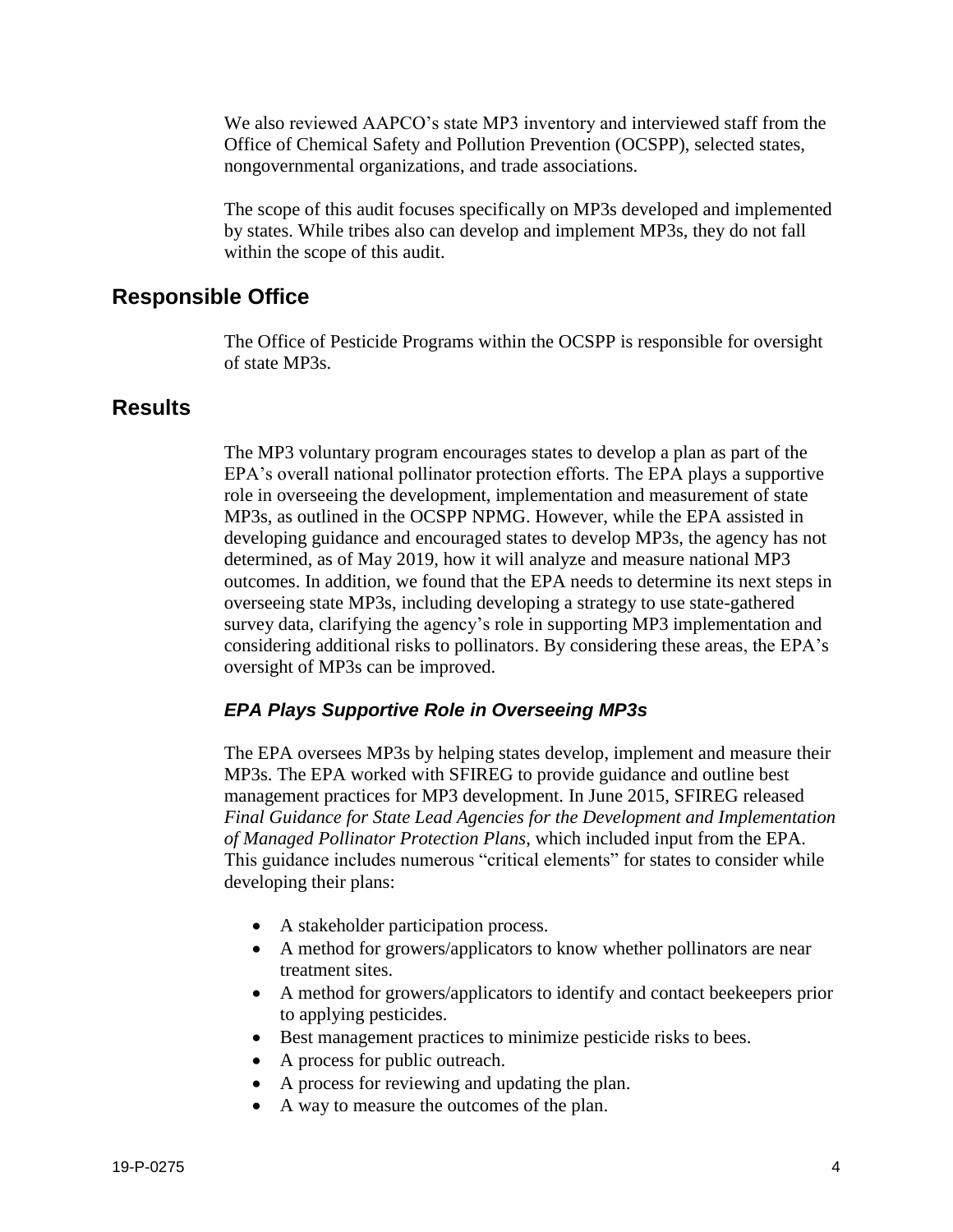The AAPCO maintains an inventory of MP3s by state. As of January 2018,<sup>3</sup> 45 states had developed or were in the process of developing MP3s. Some states, however, have chosen not to develop an MP3. For example, Alaska does not have any crops that would benefit from pollinators, and Iowa already has a pollinator protection statute.

#### MP3 Program is Voluntary

The MP3 program is voluntary, and the EPA does not approve state MP3s or review whether MP3s contain the critical elements. EPA staff said that they do not approve the plans because each state can develop its own MP3 and has

complete control regarding the plan's scope, the resources that are allocated and how implementation is conducted. In addition, the EPA does not dictate the contents of the MP3s beyond suggesting critical elements for states to address. EPA staff do encourage states developing MP3s to consider other established state plans as resources. The EPA also encourages states to develop plans that are specifically tailored to the types of pollinated crops and pollination activities in their states.

In addition, the EPA does not provide direct funding for MP3 development and implementation, instead allowing individual states to prioritize their MP3 efforts as part of their larger pesticide work under their FIFRA cooperative agreements (see sidebar).

#### **FIFRA Cooperative Agreements**

- Provide state-specific funding to conduct pesticide compliance and enforcement programs.
- Are negotiated between the EPA and states.
- Include required program areas, as well as "pick-list" program areas (see below).

#### **FIFRA "Pick-List" Program Areas**

- Are selected by states based on regional and local considerations.
- Include *pollinator protection* as one of 10 possible areas for states to select. The goal of the pollinator protection program area is to ensure that pollinators are protected from adverse effects of pesticide exposure.

The EPA Lacks a Strategy to Use Survey Data to Assess MP3 Results

The EPA does not assess whether MP3s are furthering the OCSPP NPMG goal to "ensure all pollinators are protected from adverse effects of pesticide exposure." The EPA has chosen not to develop or implement its own set of nationwide outcome measures for MP3 efforts, deciding instead to use measures developed by the PPDC and SFIREG.

In the fall of 2016, the EPA established a workgroup within the PPDC to develop performance metrics that would gauge the efficacy of MP3s. This PPDC workgroup was charged with developing recommendations to evaluate

<sup>&</sup>lt;sup>3</sup> Washington, D.C., is included as a "state" for the purposes of the inventory. The AAPCO expects to complete an updated MP3 inventory in the summer of 2019.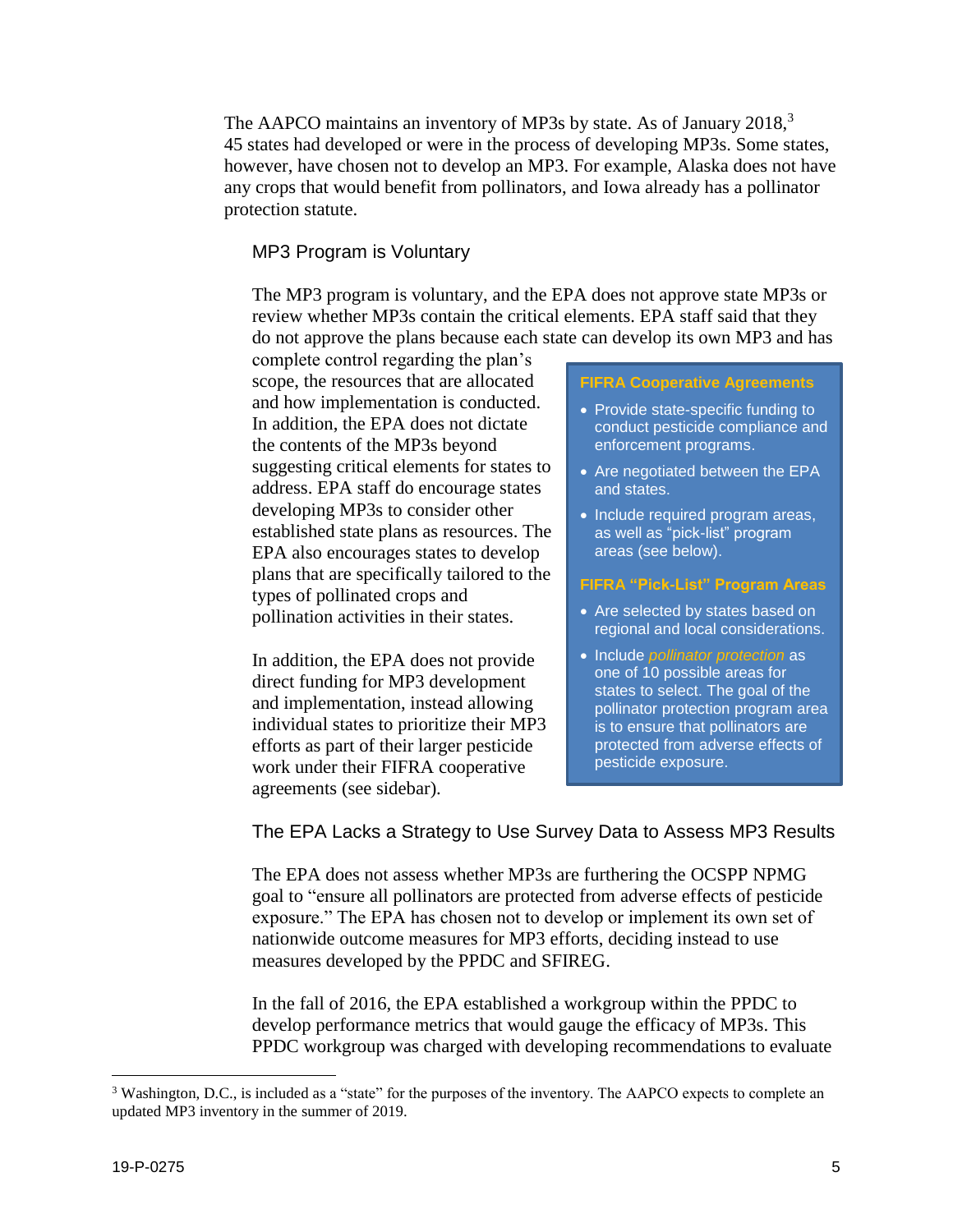the effectiveness of the MP3s at the national level and create a strategy to communicate the results of these plans to the public. In the fall of 2017, the PPDC workgroup completed its work to develop measures for the state MP3s and presented its results to SFIREG. As of May 2019, SFIREG was working, in consultation with the EPA, to develop a state-level survey to gather information that can be consolidated to draw national conclusions. SFIREG also proposed conducting an annual survey about MP3s beginning in the fall of 2019. However, the EPA has not yet determined how it will use the survey data to evaluate the national impact MP3s or how the EPA will support any needs the survey identifies.

# *Stakeholders Identify Potential for Increased Scope of MP3s to Address Chronic Exposures*

Stakeholders that we interviewed indicated that the outcomes of stateimplemented MP3s could be limited because of the focus on acute risks and managed pollinators. The agency's *Policy to Mitigate the Acute Risk to Bees from* 

#### **Acute Versus Chronic Exposure**

*Acute exposure* is "the amount of pesticide exposure that an individual insect would receive during a single exposure to a specific pesticide."

*Chronic exposure* is "the exposure an individual insect would receive if it experienced repeat exposures to a pesticide over a period of time."

> — The EPA's *Guidance on Exposure and Effects Testing for Assessing Risks to Bees*

*Pesticide Products* has a narrower scope compared to the OCSPP NPMG goal to ensure pollinators in general are "protected from adverse effects of pesticide exposure." Given these differences in scope, the EPA has not clearly described how the state MP3 efforts fit within the overall pollinator protection goal set in the NPMG.

#### Stakeholders Identify Limitations in MP3 Scope

Three nongovernmental organization representatives indicated that chronic contact with pesticides may have a significant impact on overall pollinator health. Further, these nongovernmental organizations expressed concern that other species of native pollinators are being

overlooked because MP3s focus most of their efforts on honey bee protection. According to the stakeholders we interviewed, impacts from pesticide exposures are complex and a threat to pollinator health. Communication and coordination between growers and beekeepers were also identified as limitations, including the following examples:

- In some cases, honey bees may produce, store and consume honey made from pesticide-affected nectar or build combs with pesticideinfused wax.
- If beekeepers with bees under contract are notified of a pesticide application, the beekeeper only has 48 hours to move the bees. As one stakeholder we interviewed said, "It takes special equipment to move them. How do you take [move] them in such a limited amount of time?"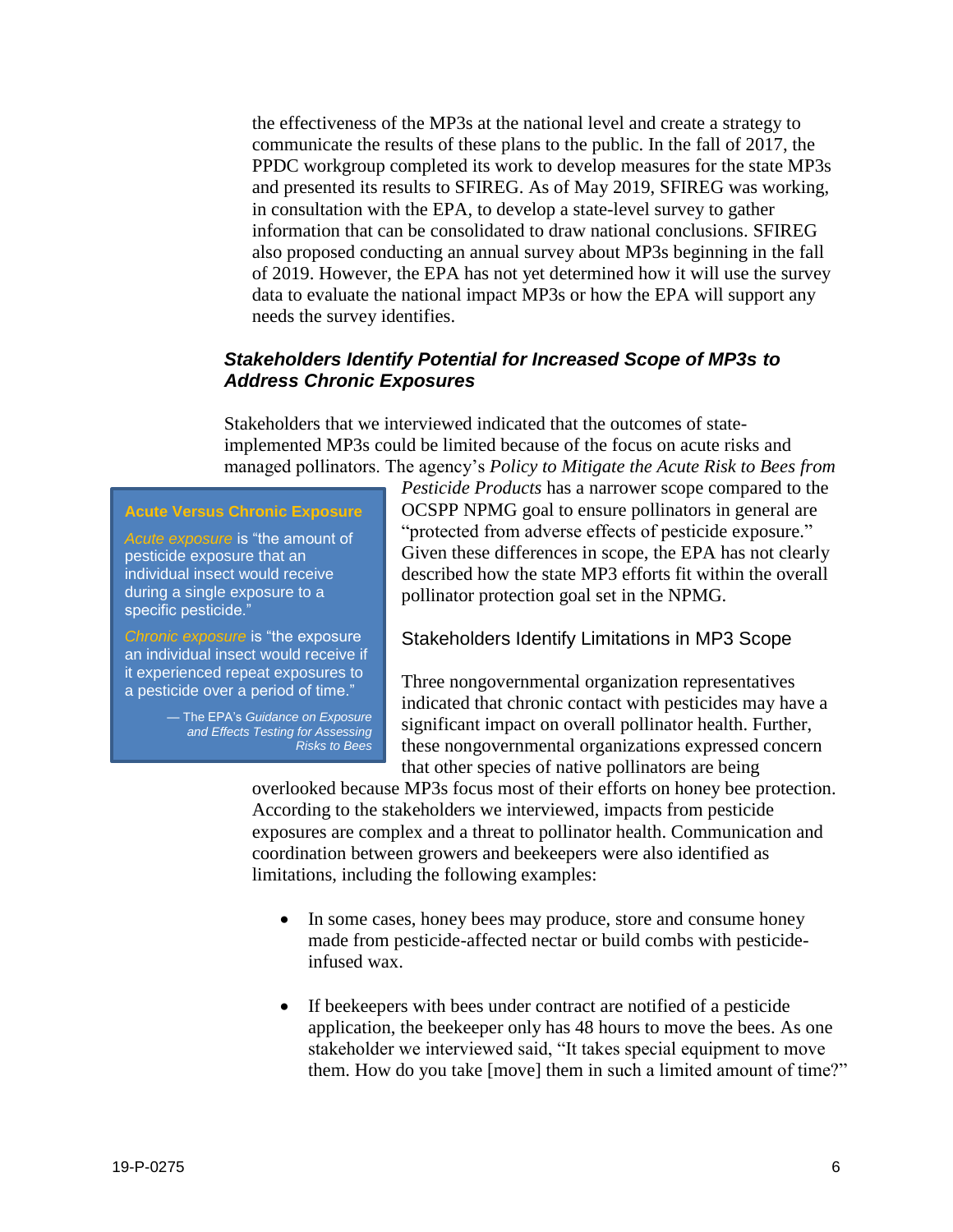As the EPA continues to support MP3 implementation, the agency needs to determine how and whether it will address ongoing stakeholder concerns.

#### Scope of EPA Guidance Varies

The agency's *Policy to Mitigate the Acute Risk to Bees from Pesticide Products* focuses on addressing acute, site-specific pesticide risks to contracted pollinator services. However, the FYs 2018–2019 OCSPP NPMG ascribes a broader goal to its national pollination protection focus: ensuring that "all pollinators, including managed pollinators such as honey bees, and native pollinators including Monarch Butterflies, are protected from adverse effects of pesticide exposure" (emphases added).

The inclusive scope of this NPMG goal provides the EPA with leeway to adjust how it will support states as they begin to implement their MP3s. The focus on acute, site-specific pesticide risks and contracted pollinators means that related areas—such as chronic contact with pesticides and native pollinator protection activities identified in the NPMG—may not be receiving an appropriate level of attention.

# **Conclusion**

While the EPA assisted in developing guidance, encouraged state development of MP3s, and consulted with AAPCO and SFIREG as they developed their nationwide survey, the agency has not yet developed strategies to (1) use survey data to assess the programmatic support it provides to states or (2) measure the national impact of MP3s. The EPA also needs to determine what support it will provide for MP3 implementation. Finally, the EPA needs to determine whether it will address additional areas of concern, such as chronic pesticide risks and other limitations identified by stakeholders. By clarifying its future role in MP3 implementation, developing a strategy to use state-gathered data and considering additional risks to pollinators, the EPA's oversight of MP3s will be improved.

# **Recommendations**

We recommend that the Assistant Administrator for Chemical Safety and Pollution Prevention:

- 1. Develop and implement a strategy that will use Managed Pollinator Protection Plan survey data to measure the national impact of the Managed Pollinator Protection Plans.
- 2. Using survey data, determine how the EPA will assist states with implementing their Managed Pollinator Protection Plans.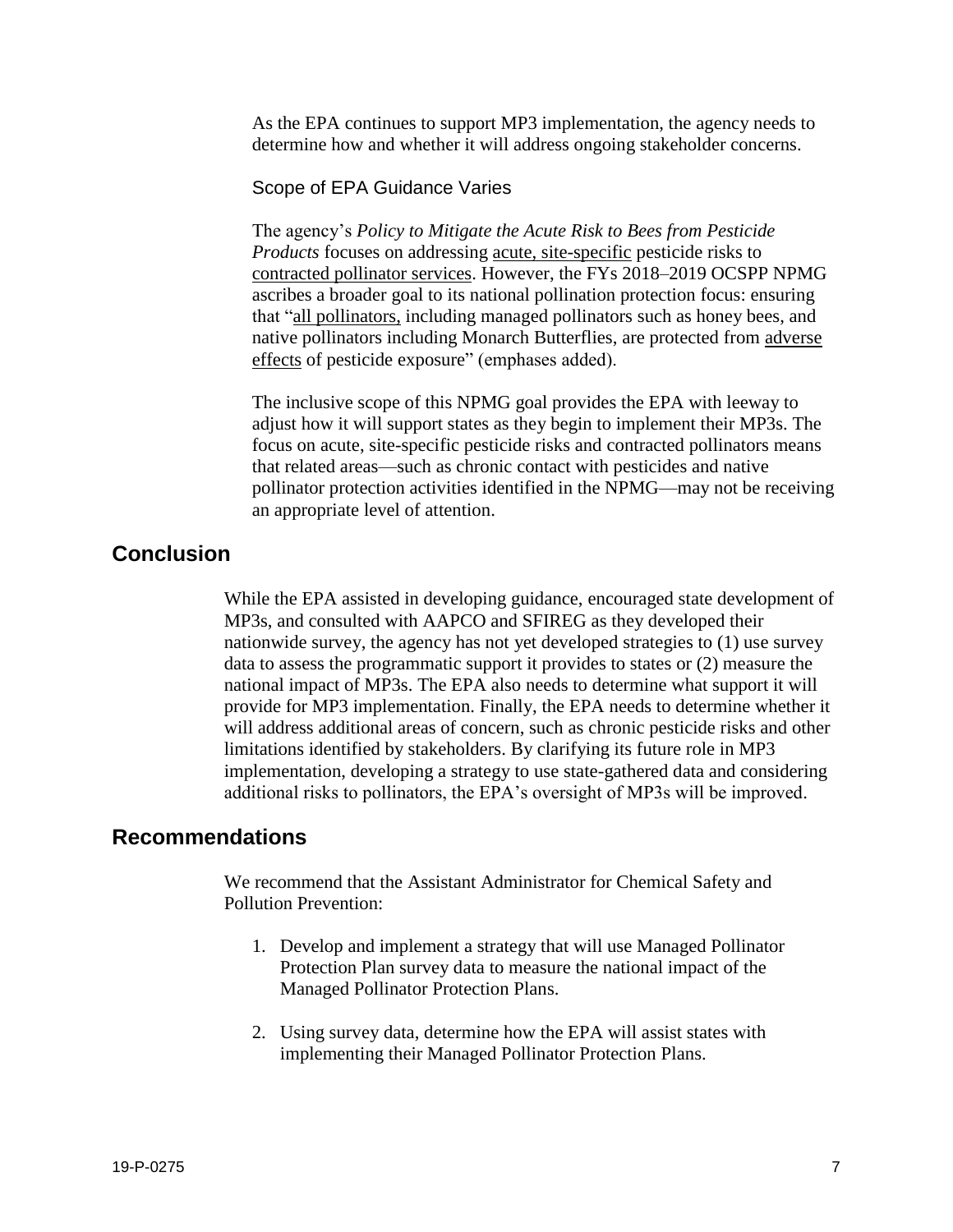- 3. Using survey data, fully communicate to states what Managed Pollinator Protection Plan implementation assistance is available from the EPA and how this assistance will be provided.
- 4. Determine whether and how the EPA will help states address additional areas of concern—such as chronic pesticide risks and other limitations identified by stakeholders—through their Managed Pollinator Protection Plan implementation efforts.
- 5. Determine how the EPA can use the Managed Pollinator Protection Plan survey results to advance its National Program Manager Guidance goals and its regulatory mission.

# **Agency Response and OIG Evaluation**

The agency has agreed with our recommendations and provided corrective actions and completion dates for all five recommendations.

In its initial response to our draft report, the agency did not provide acceptable corrective actions for three of the five recommendations. After we met with the agency, the OCSPP provided a supplementary response outlining acceptable corrective actions and completion dates for those three recommendations.

The agency's initial response and our comments are in Appendix A. The agency's supplementary response and our comments are in Appendix B.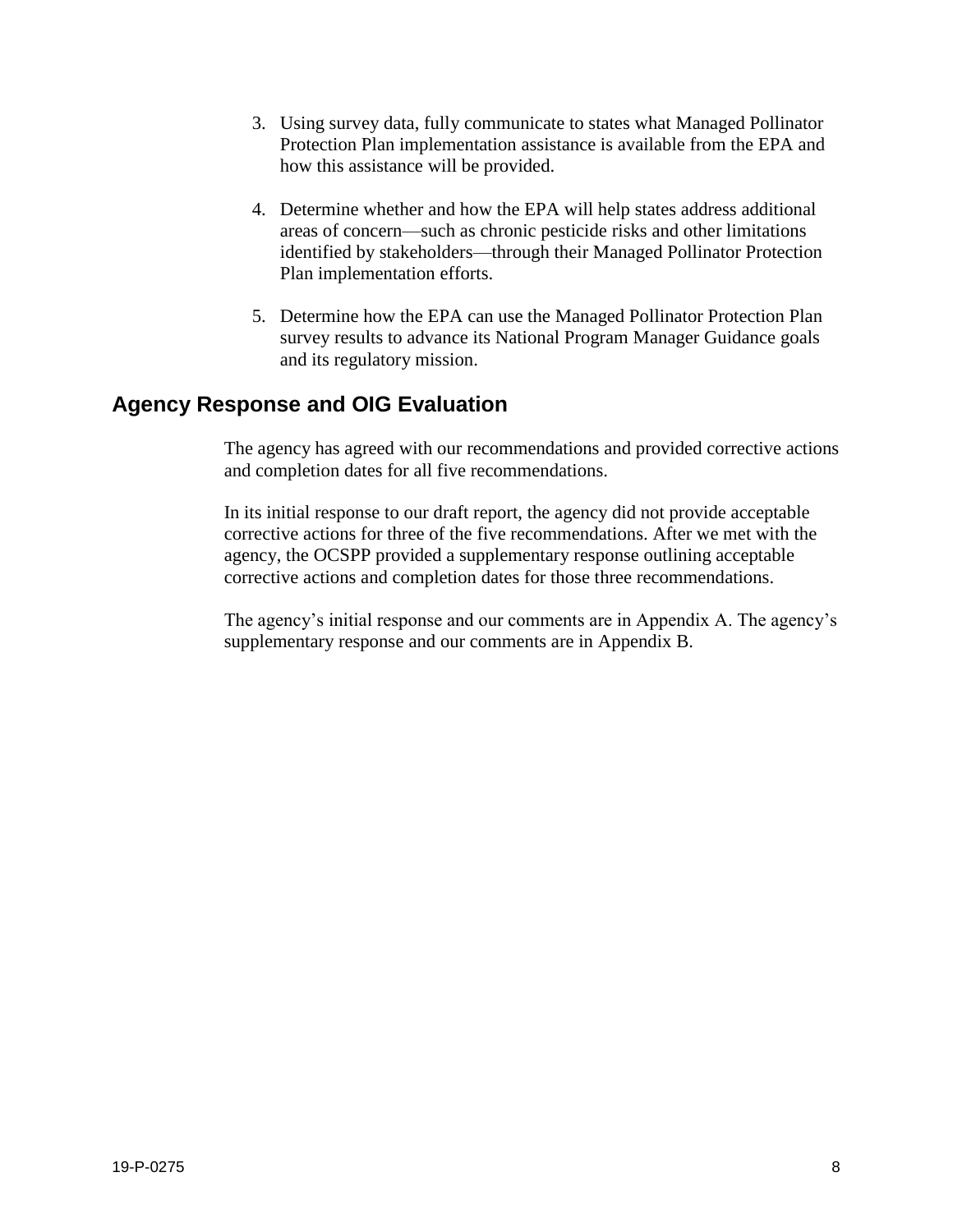# *Status of Recommendations and Potential Monetary Benefits*

#### **RECOMMENDATIONS**

| Rec.<br>No.    | Page<br>No. | <b>Subject</b>                                                                                                                                                                                                                                            | Status <sup>1</sup> | <b>Action Official</b>                                                            | <b>Planned</b><br>Completion<br><b>Date</b> | <b>Potential</b><br>Monetary<br><b>Benefits</b><br>(in \$000s) |
|----------------|-------------|-----------------------------------------------------------------------------------------------------------------------------------------------------------------------------------------------------------------------------------------------------------|---------------------|-----------------------------------------------------------------------------------|---------------------------------------------|----------------------------------------------------------------|
|                | 7           | Develop and implement a strategy that will use Managed<br>Pollinator Protection Plan survey data to measure the national<br>impact of the Managed Pollinator Protection Plans                                                                             | R                   | Assistant Administrator for<br>Chemical Safety and<br><b>Pollution Prevention</b> | 2/28/20                                     |                                                                |
| $\overline{2}$ |             | Using survey data, determine how the EPA will assist states with<br>implementing their Managed Pollinator Protection Plans.                                                                                                                               | R                   | Assistant Administrator for<br>Chemical Safety and<br><b>Pollution Prevention</b> | 6/30/20                                     |                                                                |
| 3              | 8           | Using survey data, fully communicate to states what Managed<br>Pollinator Protection Plan implementation assistance is available<br>from the EPA and how this assistance will be provided.                                                                | R                   | Assistant Administrator for<br>Chemical Safety and<br><b>Pollution Prevention</b> | 6/30/20                                     |                                                                |
| 4              | 8           | Determine whether and how the EPA will help states address<br>additional areas of concern—such as chronic pesticide risks and<br>other limitations identified by stakeholders-through their<br>Managed Pollinator Protection Plan implementation efforts. | R                   | Assistant Administrator for<br>Chemical Safety and<br><b>Pollution Prevention</b> | 6/30/20                                     |                                                                |
| 5              | 8           | Determine how the EPA can use the Managed Pollinator<br>Protection Plan survey results to advance its National Program<br>Manager Guidance goals and its regulatory mission.                                                                              | R                   | Assistant Administrator for<br>Chemical Safety and<br><b>Pollution Prevention</b> | 6/30/21                                     |                                                                |

 $1 \quad C =$  Corrective action completed.

R = Recommendation resolved with corrective action pending.

U = Recommendation unresolved with resolution efforts in progress.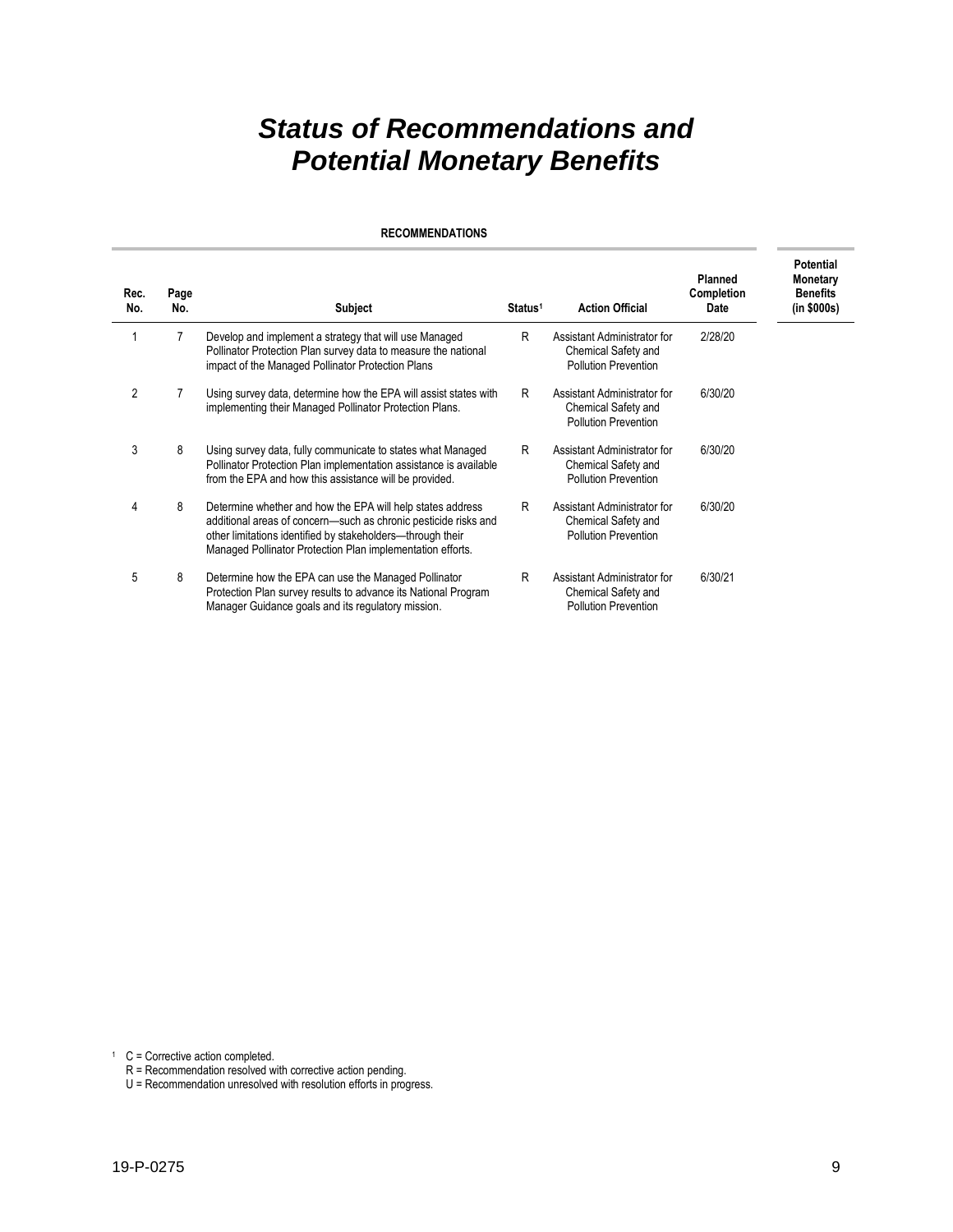# *Agency's Initial Response to Draft Report*



UNITED STATES ENVIRONMENTAL PROTECTION AGENCY WASHINGTON, D.C. 20460

#### **JUL 1 2 2019**

OFFICE OF CHEMICAL SAFETY AND POLLUTION PREVENTION

#### **MEMORANDUM**

**SUBJECT:** Response to Draft Report entitled "EPA Needs to Determine Next Steps in Overseeing State Managed Pollinator Protection Plans."

Alexandra Dapolitok FROM: Alexandra Dapolito Dunn Assistant Administrator

TO: Charles J. Sheehan Acting Inspector General

This memorandum responds to the Office of Inspector General's (OIG's) Draft Report entitled "EPA Needs to Determine Next Steps in Overseeing State Managed Pollinator Protection Plans," Project No. OA&E-FY19-0029, dated June 12, 2019.

## **I. General Comments:**

The Office of Chemical Safety and Pollution Prevention (OCSPP) appreciates the OIG's work in evaluating how EPA assesses Pollinator Protection Plans (P3s), which are, in part, intended to reduce pesticide exposure to pollinators through timely communication and coordination among key stakeholders.

I am pleased to inform you that OCSPP has reviewed the Draft Report's five recommendations, and agrees, with some caveats, to implement them. Accordingly, this response includes proposed corrective actions and targets for completion of those actions.

OCSPP does, however, have four areas of concern, which are articulated below. Generally, OCSPP wishes to ensure that the OIG's Final Report accurately depicts EPA's legal authority, the types of activities that EPA may use FIFRA-appropriated funding to undertake, and the important role of Tribal Nations as well as States in protecting pollinators.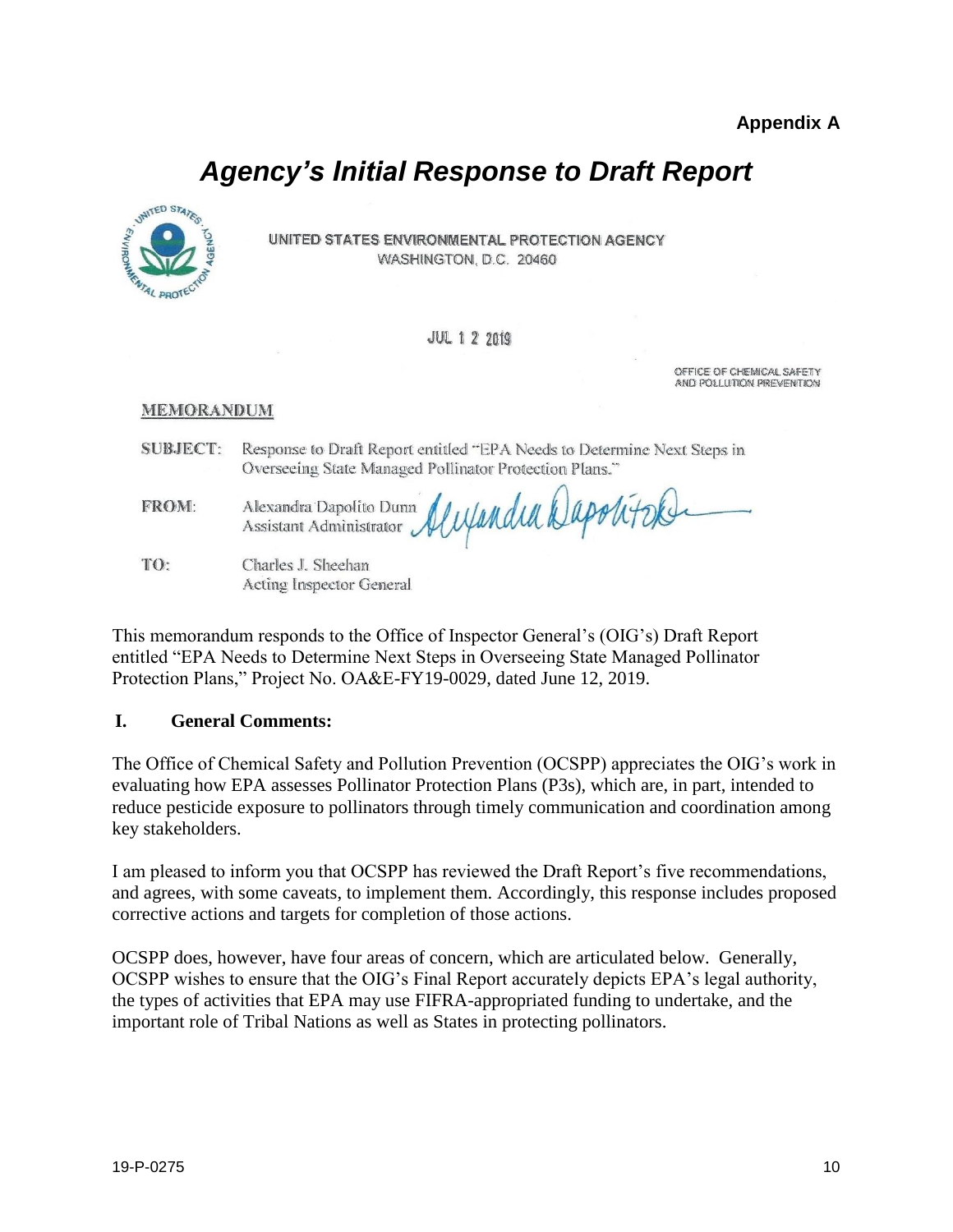# A. Draft Report's Use of the Terms "Oversee" and "Voluntary EPA Program"

EPA plays a support role in the development, implementation and measurement of state Managed Pollinator Protection Plans. Nevertheless, throughout the Draft Report, the term "oversee" is used to describe EPA's role in these efforts. While the Draft Report cites to the 2018 – 2019 OCSPP National Program Manager's Guidance (NPMG)<sup>1</sup> for EPA Regional Offices, indicating that EPA plays a support role in overseeing the development, implementation and measurement of state Managed Pollinator Protection Plans, the use of the word "oversee" is typically construed by the public to mean supervise in an official capacity. While the NPMG makes use of the term oversee as well, EPA does not have the authority to "oversee" voluntary efforts by States or Tribal Nations to develop pollinator protection plans. In lieu of the terms "oversee" and/or "oversight," it would be more appropriate to consider that EPA's role in this initiative relates more directly to "work with" states and Tribal Nations through existing partnerships in "promoting" the development of such plans.

In addition, referring to the overall effort as a "voluntary EPA program" is inaccurate since the effort is not an EPA program *per se* but rather was developed in response to President Obama's 2014 memorandum entitled "Creating a Strategy to Promote the Health of Honey Bees and Other Pollinators."<sup>2</sup>

**OIG Response:** We defined the term *oversight* in the report and believe the use of *oversight* and *oversee* in the report is consistent with our definition.

We will retain the phrase *voluntary EPA program* in the body of the report, as pollinator protection activities are identified by the EPA in its own guidance as programmatic activities. One of the OCSPP's FYs 2018–2019 NPMG key programmatic activities is assisting in national, regional and local pollinator protection efforts. The NPMG states that regional offices should "[a]ssist with the development of … pollinator protection plans," "[c]onduct outreach and education," "[i]dentify opportunities to partner with other agencies," and "[p]romote … timely responses to all suspected pesticide incidents involving pollinators."

B. Draft Report's Characterization of EPA's Focus as on Acute Versus Chronic Risk, and as Focused on Bees Only Versus All Pollinators

Managed Pollinator Protection Plans (MP3s) are part of a national policy to mitigate a broad range of potential risks to bees from multiple factors (*i.e*., pests, pathogens, poor nutrition, and pesticides). Pollinator protection plans are responsive to the 2014 Presidential Memorandum cited above and to the *"*National Strategy for Promoting the Health of Honey Bees and Other Pollinators."<sup>3</sup> Therefore, Managed Pollinator Protection Plans are also discussed in EPA's "Policy Mitigating Acute Risks to Bees from Pesticide Products."<sup>4</sup>

<sup>2</sup> <https://obamawhitehouse.archives.gov/the-press-office/2014/06/20/presidential-memorandum-creating-federal-strategy-promote-health-honey-b>

<sup>&</sup>lt;sup>1</sup> FY18-19 OCSPP National Program Manager Guidance (NPMG[; https://www.epa.gov/planandbudget/final-fy-2018-2019-office-chemical](https://www.epa.gov/planandbudget/final-fy-2018-2019-office-chemical-safety-and-pollution-prevention-ocspp-npm-guidance)[safety-and-pollution-prevention-ocspp-npm-guidance](https://www.epa.gov/planandbudget/final-fy-2018-2019-office-chemical-safety-and-pollution-prevention-ocspp-npm-guidance) provides guidance to EPA regions. Pollinator protection is one of the five national priorities.

<sup>3</sup> <https://obamawhitehouse.archives.gov/sites/default/files/microsites/ostp/Pollinator%20Health%20Strategy%202015.pdf>

<sup>4</sup> <https://www.regulations.gov/document?D=EPA-HQ-OPP-2014-0818-0477>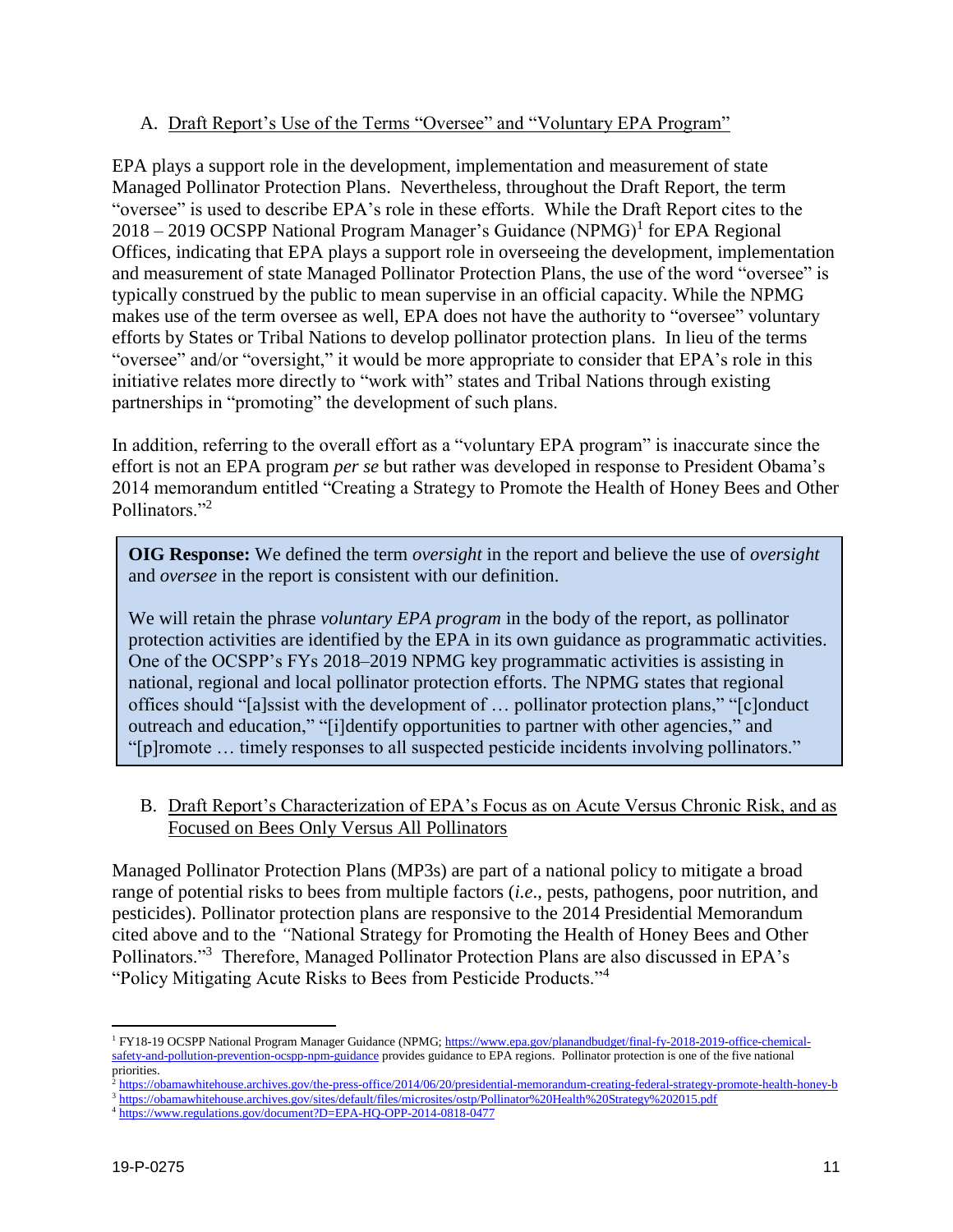Although the Draft Report states that unnamed stakeholders have concerns that EPA focuses only on acute risks, please be assured that EPA assesses and mitigates both acute and chronic risks. The Agency's 2011 "Interim Guidance on Honey Bee Data Requirements", the 2012 "White Paper in Support of the Proposed Risk Assessment Process for Bees,"<sup>5</sup> the 2014 "Guidance on Assessing Pesticide Risks to Bees,"<sup>6</sup> and the 2016 "Guidance on Exposure and Effects Testing for Assessing Risks to Bees"<sup>7</sup> all indicate that both acute and chronic risks are evaluated through a combination of laboratory-based studies of individual adult and larval bees along with semi- and full-field colony-level studies, as appropriate.

Furthermore, while the Draft Report indicates that EPA works toward the reduction of unwanted pesticide exposure to managed pollinators, implying native pollinators are somehow being overlooked, EPA's efforts are broader than described. All pesticide registrations must consider adverse effects on non-target organisms, such as native pollinators, as part of EPA's review. FIFRA section 3(a) stipulates that the general standard for pesticide registration is a finding that the pesticide will not cause "unreasonable adverse effects to the environment." This is specifically defined by FIFRA section 2(bb) as:

(1) any unreasonable risk to man or the environment, taking into account the economic, social, and environmental costs and benefits of the use of any pesticide, or (2) a human dietary risk from residues that result from a use of a pesticide in or on any food inconsistent with the standard under section 408 of the Federal Food, Drug, and Cosmetic Act (21 U.S.C. 346a).

Therefore, EPA efforts to regulate pesticides reflect the statutory mandate that the use of a compound will not result in unreasonable acute and/or chronic risk to the environment. It is possible that the references to the MP3 program in the EPA *Policy Mitigating Acute Risk to Bees from Pesticide Products*<sup>8</sup> which describes a mitigation for alleviating acute risk to managed bees may be the source of the confusion regarding the focus on acute risk. However, EPA has expended considerable resources to ensure that its process for evaluating acute and chronic risks to bees reflects the best available science.

Consistent with FIFRA, the extent to which the use of a compound is limited depends on a balance between the likelihood of an adverse effects (*i.e*., risk) to non-target organisms from exposure resulting from the registered use and the benefits afforded from such use. Therefore, FIFRA itself does not provide separate authority to reduce unwanted pesticide exposure; instead it defines the process for evaluating appropriate mitigation of potential or identified risks. Although the Acute Risk Mitigation Policy<sup>9</sup> identifies options for reducing acute exposure to pesticides, EPA meets its statutory responsibility to mitigate both acute and chronic risks, through a combination of advisory statements and compulsory restrictions on labels. However, EPA has also encouraged States and Tribes to work with stakeholders at the local level to develop additional processes that can foster increased communication, cooperation and collaboration between stakeholders that could reduce potential exposure to pesticides while also

<sup>&</sup>lt;sup>5</sup> [https://www.cdpr.ca.gov/docs/emon/surfwtr/presentations/epa\\_whitepaper.pdf](https://www.cdpr.ca.gov/docs/emon/surfwtr/presentations/epa_whitepaper.pdf)

<sup>&</sup>lt;sup>6</sup> [https://www.epa.gov/sites/production/files/2014-06/documents/pollinator\\_risk\\_assessment\\_guidance\\_06\\_19\\_14.pdf](https://www.epa.gov/sites/production/files/2014-06/documents/pollinator_risk_assessment_guidance_06_19_14.pdf)

<sup>7</sup> <https://www.epa.gov/sites/production/files/2016-07/documents/guidance-exposure-effects-testing-assessing-risks-bees.pdf>

<sup>8</sup> <https://www.epa.gov/pollinator-protection/policy-mitigating-acute-risk-bees-pesticide-products>

<sup>9</sup> <https://www.regulations.gov/document?D=EPA-HQ-OPP-2014-0818-0477>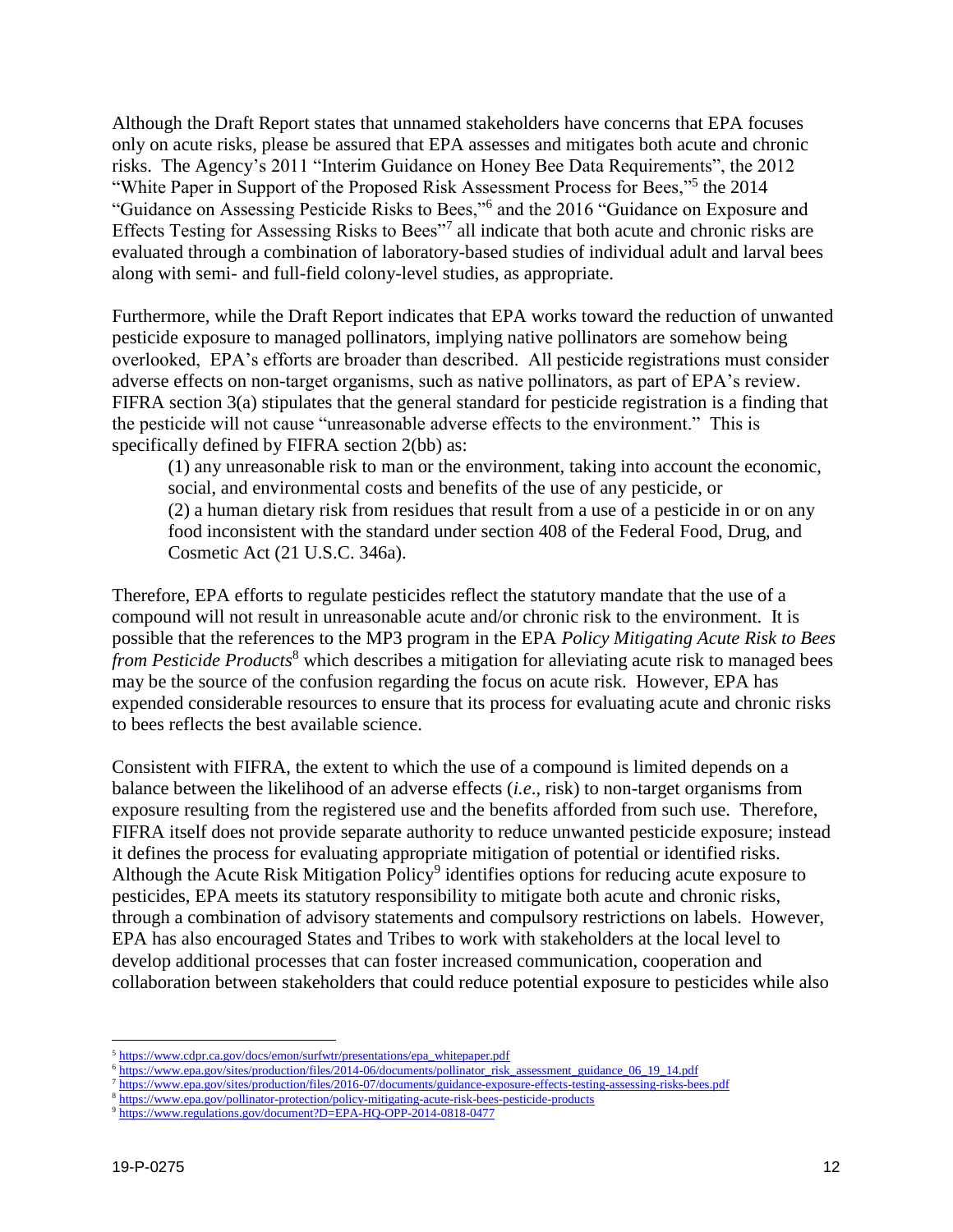addressing other factors that have been identified as influencing bee health (*e.g*., available pollinator habitat).

**OIG Response:** In the EPA's *Policy to Mitigate the Acute Risk to Bees from Pesticide Products,* the EPA is generally promoting the development of state and tribal MP3s that address the use of acutely toxic pesticides at sites that are not under contract pollination services but that are where bees are located at or near the target crop. While EPA policy does not limit the potential scope of MP3s, stakeholders were concerned that the agency's continued focus on acute risk mitigation in MP3s does not encourage states to expand their MP3s to protect species other than honey bees or to address risks beyond acute pesticide exposure.

# C. Draft Report's Omission of Tribal Nations' MP3s:

While the Draft Report discusses state Managed Pollinator Protection Plans, efforts to develop pollinator protection plans are not limited to the States but include Tribal Nations as well. This omission in the Draft Report appears to lessen the efforts of Tribal Nations. Also, while many States have focused on managed pollinators, Tribal Nations have tended to focus on native plants and the insect pollinators associated with those plant communities. However, neither States nor Tribes are obligated to develop pollinator protection plans. More generally, and importantly, parties are at liberty to include whatever elements they feel are important and appropriate to address their local needs/circumstances.

**OIG Response:** As stated under Scope and Methodology, "The scope of this audit focuses specifically on MP3s developed and implemented by states. While tribes also can develop and implement MP3s, they do not fall within the scope of this audit."

# D. Clarification of EPA's Roles and Responsibilities to Assess Managed Pollinator Protection Plans:

In response to the 2014 Presidential Memo and the 2015 National Strategy, OCSPP has worked to engage State and Tribal agencies in developing pollinator protection plans as a means of mitigating the risk of pesticides to bees and other managed pollinators. To evaluate the progress of pollinator protection plans, EPA proposed a metric in the National Strategy, *i.e.*, to document the number of plans under development that address the need for improved communication between growers/applicators and beekeepers with respect to pesticide applications, and to document the number of such plans implemented. To that end, OCSPP has monitored the Association of American Pesticide Control Officials (AAPCO) state MP3 inventory<sup>10</sup> to keep abreast of the number of state pollinator protection plans and has engaged Tribal leaders through the Tribal Pesticide Program Council (TPPC) to understand progress by Tribal Nations.

 $\overline{a}$ <sup>10</sup> <https://aapco.org/2015/07/01/current-topics/>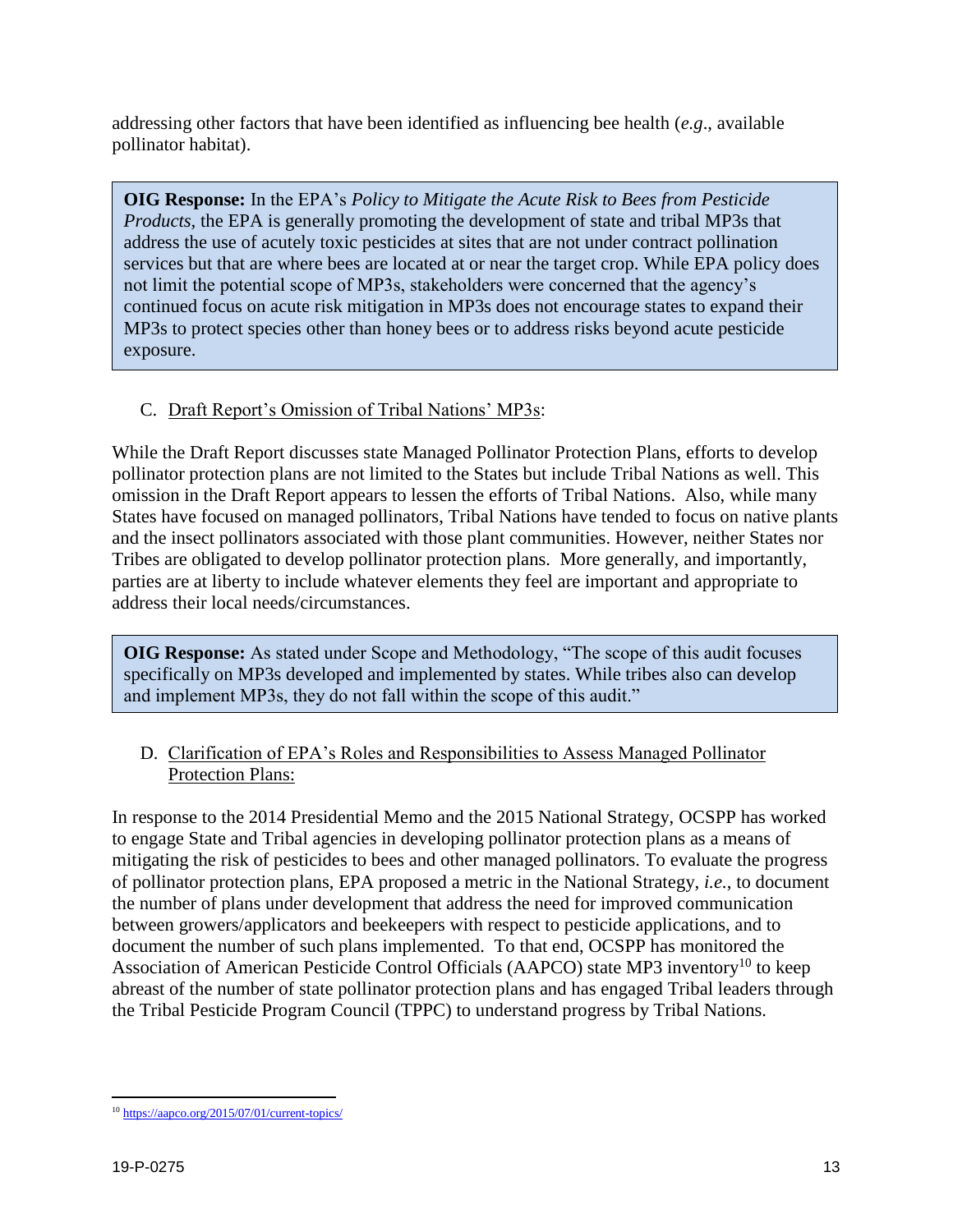While EPA has regulatory authority and specific initiatives under FIFRA to support goals such as assessing and mitigating acute and chronic pesticide exposure to bees, OPP has no regulatory authority to impose and/or coordinate state/tribal efforts to develop/implement pollinator protection plans. EPA has endeavored to respect the autonomy of the States and Tribal Nations to develop MP3s and does not want to give any appearance of interference and/or manipulation of these processes. OPP and Regional Offices remain committed to providing input on various components of pollinator protection plans when requested by States and Tribal Nations. OCSPP believes that the extent to which pollinator protection plans will be effective may in large part be influenced by the extent to which stakeholders believe that their concerns have been balanced/addressed.

As part of the National Strategy, EPA committed to collaborate with State and Tribal regulatory partners to identify the necessary elements that the Agency could use to further evaluate pollinator protection plans developed by states/tribes. OCSPP has worked with AAPCO, the TPPC, the State FIFRA Issues, Research and Evaluation Group (SFIREG), the National Association of State Departments of Agriculture (NASDA) and OCSPP's Federal Advisory Committees (*i.e*., Pesticide Program Dialogue Committee; PPDC) along with other stakeholder groups (*e.g*., Honey Bee Health Coalition; HBHC) to identify possible elements of such plans. In November 2016, EPA tasked the PPDC to identify a means through which to evaluate: (1) the effectiveness of pollinator protection plans at a national level; (2) how well the plans are doing overall; and, (3) how to communicate the effectiveness of the plans to the public. In 2017, the PPDC provided its recommendations to EPA to utilize existing mechanisms through which AAPCO/SFIREG will collect survey data. Contrary to what is reported in the Draft Report, OCSPP did not "help AAPCO/SFIREG develop" their survey; rather, OCSPP provided comment on the survey instrument at the request of state lead agencies. Although the Draft Report recommends that OCSPP devise a plan to assess the States' MP3s, the PPDC has already provided recommendations for evaluating such plans. EPA intends to consider the information to be provided from the survey to the extent to which resources and statutory authority permit. However, given that the plans are voluntary, and that outside the pooled grant opportunity under the NPMG, EPA has no funding to support the development/implementation of MP3 or pollinator protection plans in general.

**OIG Response:** We have revised the report to refer to the EPA's interaction with AAPCO/SFIREG regarding the development of the pollinator survey as a *consultation*.

# **II. OCSPP's Response to the Recommendations:**

With respect to the specific recommendations contained within the OIG report, OCSPP proposes the following corrective actions:

**Recommendation 1**: Develop and implement a strategy that will use Managed Pollinator Protection Plan survey data to measure the national impact of the Managed Pollinator Protection Plans.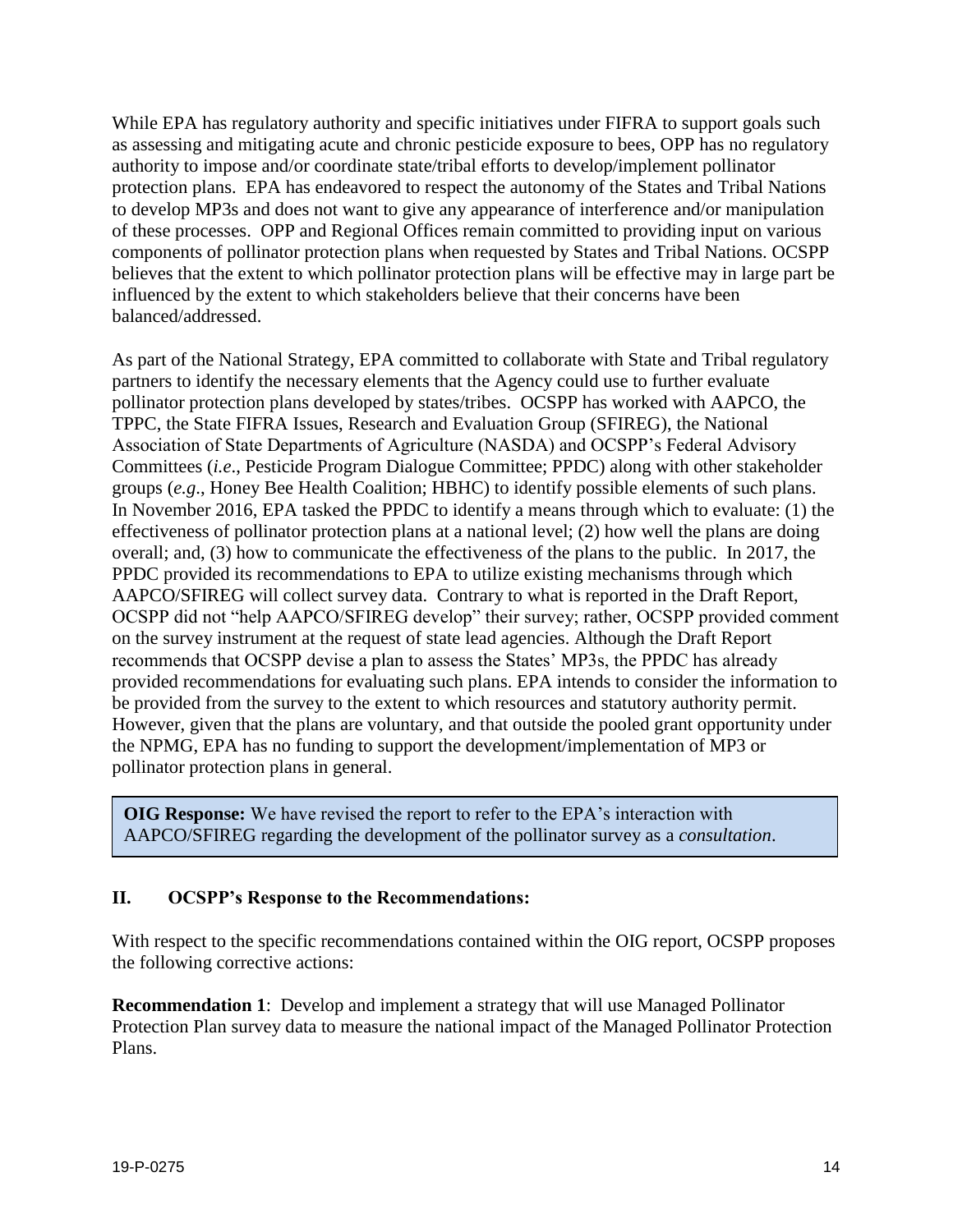**Proposed Corrective Action 1:** OCSPP accepts this recommendation and will develop and implement a strategy utilizing AAPCO/SFIREG survey data as a line of evidence in understanding how stakeholders are adopting measures focused on pollinator protection and sustainability. OCSPP anticipates that this task can be completed by February 2020. **Target Completion Date**: February 2020

**OIG Response:** The agency agreed with our recommendation, but the proposed corrective action does not meet the intent of recommendation. Specifically, the EPA does not identify a strategy to use the survey data to measure the national impact of MP3s. Instead, the proposed corrective action indicates that the EPA plans to use the survey information to understand how individual states/stakeholders are developing their own measures to track individual MP3 actions. We consider Recommendation 1 unresolved with resolution efforts in progress.

**Recommendation 2**: Using survey data, determine how the EPA will assist states with implementing their Managed Pollinator Protection Plans.

**Proposed Corrective Action 2:** OCSPP accepts this recommendation and plans to interact with and engage States and Tribal Nations that choose to develop pollinator protection programs. OCSPP projects that this task can be completed in June 2020. **Target Completion Date**: June 2020

**OIG Response:** The agency concurred with our recommendation and provided an acceptable planned corrective action and completion date. The corrective action meets the intent of our recommendation because the agency proposes to engage with and assist states and tribal nations that choose to develop MP3s. We consider Recommendation 2 resolved with corrective action pending.

**Recommendation 3:** Using survey data, fully communicate to states what Managed Pollinator Protection Plan implementation assistance is available from the EPA and how this assistance will be provided.

**Proposed Corrective Action 3: OCSPP** accepts this recommendation and anticipates maintaining pollinator protection and survey results as a standing agenda item in discussions with the State FIFRA Issues Research and Evaluation Group (SFIREG) and the TPPC. OCSPP projects this task can be completed in June 2020. **Target Completion Date**: June 2020

**OIG Response:** The agency concurred with our recommendation, but the proposed corrective action does not meet the intent of the recommendation. Specifically, the EPA does not commit to fully communicating to states what MP3 assistance options are available, nor does the EPA outline how this information and assistance will be provided. Instead the agency's response indicates that the EPA anticipates maintaining MP3 survey results as a standing agenda item in discussions. We consider Recommendation 3 unresolved with resolution efforts in progress.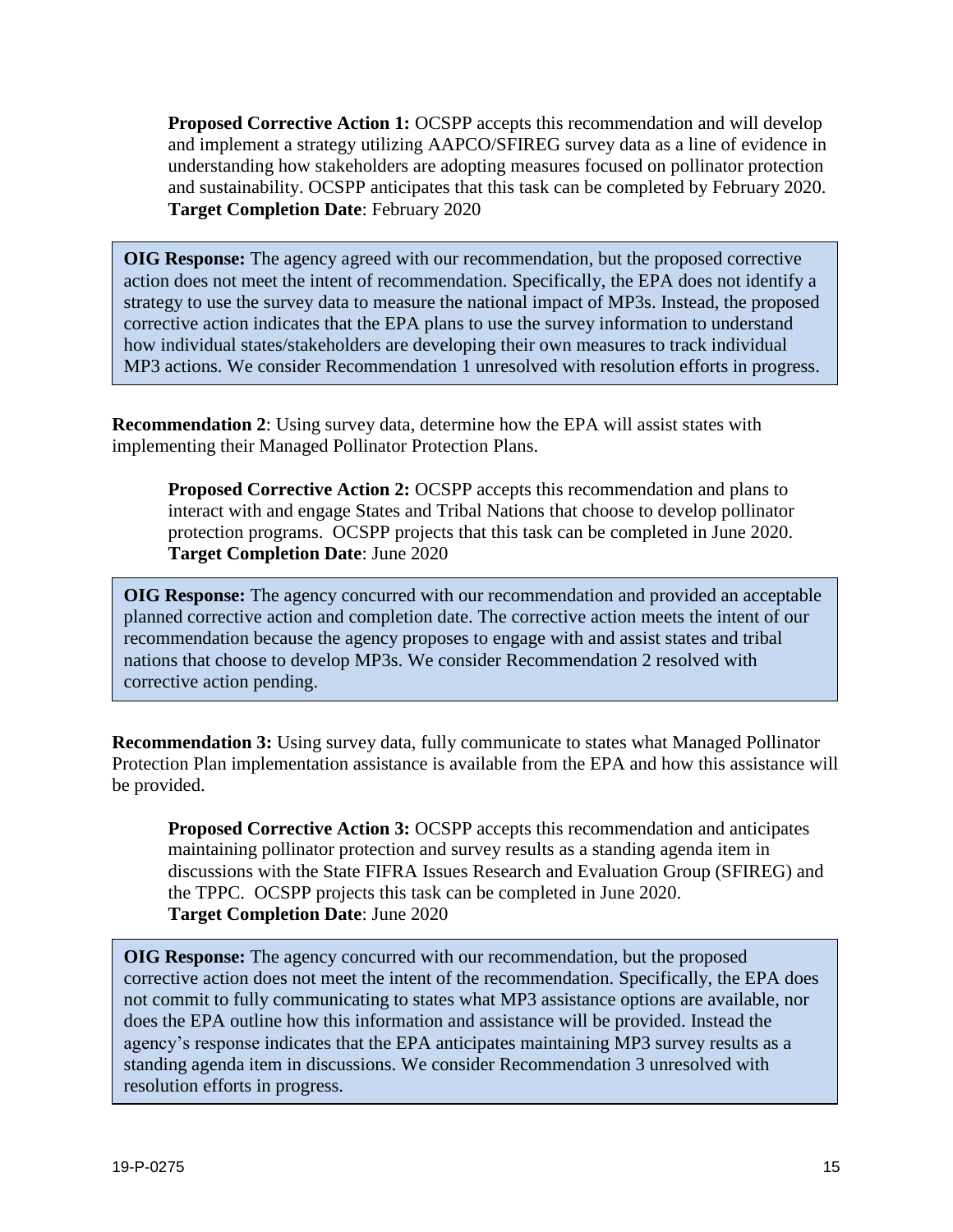**Recommendation 4:** Determine whether and how the EPA will help states address additional areas of concern—such as chronic pesticide risks and other limitations identified by stakeholders—through their Managed Pollinator Protection Plan implementation efforts.

**Proposed Corrective Action 4: OCSPP accepts this recommendation to determine** whether and how the EPA will help States and Tribal Nations that choose to develop pollinator protection programs address additional areas of concern (*e.g.*, chronic pesticide risks), while respecting the boundaries in which the EPA works with States/Tribal Nations to promote these voluntary plans. **Target Completion Date**: June 2020

**OIG Response:** The agency concurred with our recommendation and provided an acceptable planned corrective action and completion date. We consider Recommendation 4 resolved with corrective action pending.

**Recommendation 5:** Determine how the EPA can use the Managed Pollinator Protection Plan survey results to advance its National Program Manager Guidance goals and its regulatory mission.

**Proposed Corrective Action 5: OCSPP** accepts the recommendation to utilize survey results to advance NPM $G<sup>11</sup>$  goals, with the caveat that it is premature to speculate on how EPA can use survey data until there is a clearer understanding of what those data will consist.

**Target Completion Date:** June 2021.

**OIG Response:** The agency concurred with our recommendation, but the proposed corrective action does not meet the intent of the recommendation. Specifically, the EPA does not commit to determining how it can use the results of the survey data to update and advance the NPMG goals. Instead, the EPA caveats its response by saying that "it is premature to speculate on how EPA can use the survey data." We consider Recommendation 5 unresolved with resolution efforts in progress.

cc: All OCSPP DAAs Program Office OD, DOD Jeff Harris, OIG Janet L. Weiner, OCSPP Audit Liaison OPP Program Office Audit Liaison Annette Morant, OCFO AFC

<sup>11</sup> <https://www.epa.gov/planandbudget/final-fy-2018-2019-office-chemical-safety-and-pollution-prevention-ocspp-npm-guidance>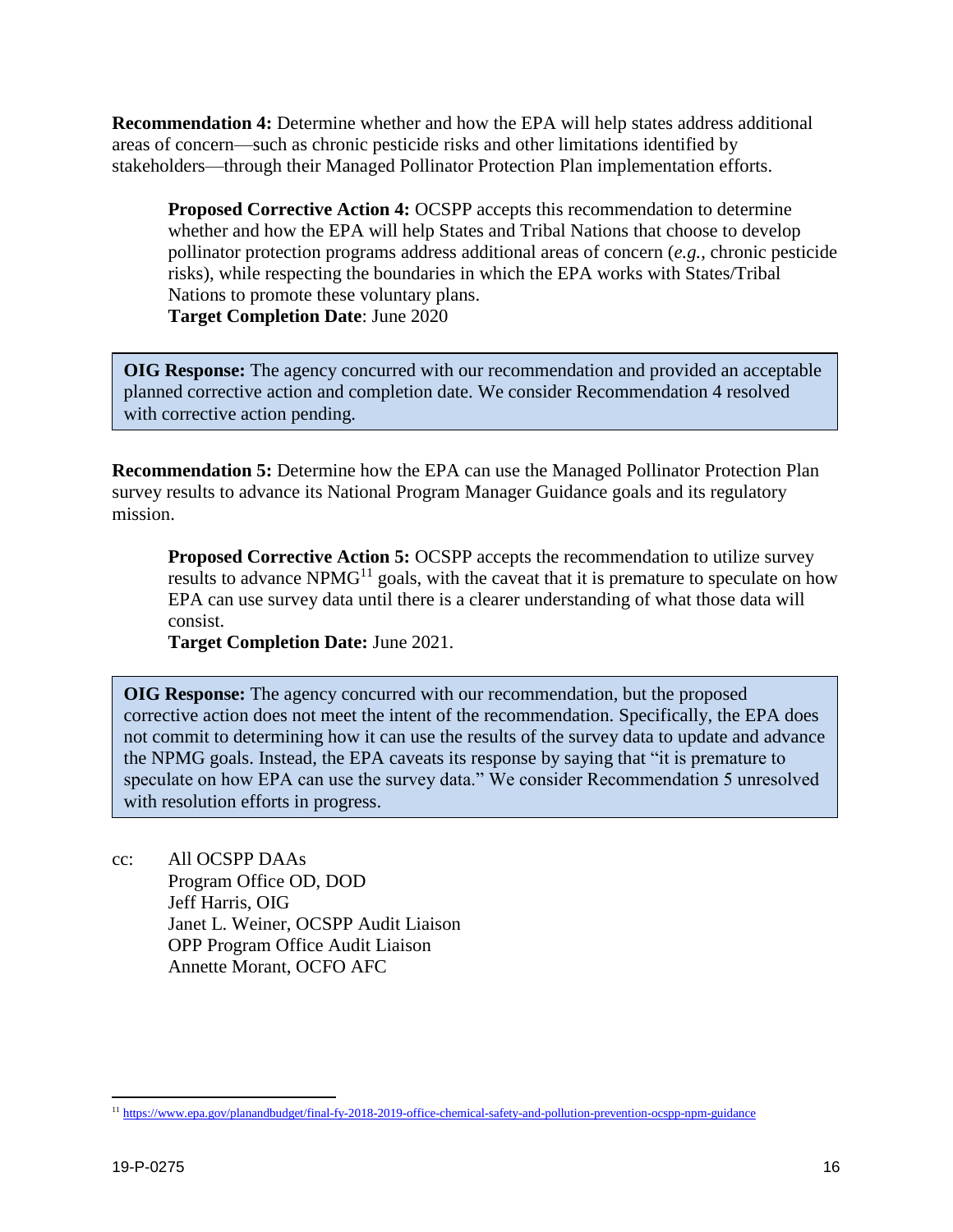# *Agency's Supplementary Response to Draft Report*



UNITED STATES ENVIRONMENTAL PROTECTION AGENCY WASHINGTON, D.C. 20460

# AUG 0 7 2019

OFFICE OF CHEMICAL SAFETY AND POLLUTION PREVENTION

# **MEMORANDUM**

- **SUBJECT:** Response to Draft Report entitled "EPA Needs to Determine Next Steps in Overseeing State Managed Pollinator Protection Plans"
- FROM: Cleyandra Oxele Alexandra Dapolito Dunn Assistant Administrator
- TO: Charles J. Sheehan **Acting Inspector General**

This memorandum seeks to resolve Recommendations 1, 3, and 5 to the Office of Inspector General's (OIG's) Draft Report entitled "EPA Needs to Determine Next Steps in Overseeing State Managed Pollinator Protection Plans," Project No. OA&E-FY19-0029, dated June 12, 2019. As a result of a collaborative effort with the OIG, culminating in an OIG/OCSPP management agreement obtained on August 5, 2019, OCSPP is proposing to revise its corrective action plans as described below.

## **OCSPP's Response to the Unresolved Recommendations:**

**Recommendation 1**: Develop and implement a strategy that will use Managed Pollinator Protection Plan survey data to measure the national impact of the Managed Pollinator Protection Plans.

**Proposed Corrective Action 1:** The Office of Chemical Safety and Pollution Prevention (OCSPP) accepts this recommendation and will develop and implement a strategy that utilizes the AAPCO/SFIREG survey data to measure the effectiveness of state Managed Pollinator Protection Plans from a national perspective. OCSPP will develop and implement this strategy by February 2020.

Target Completion Date: February 28, 2020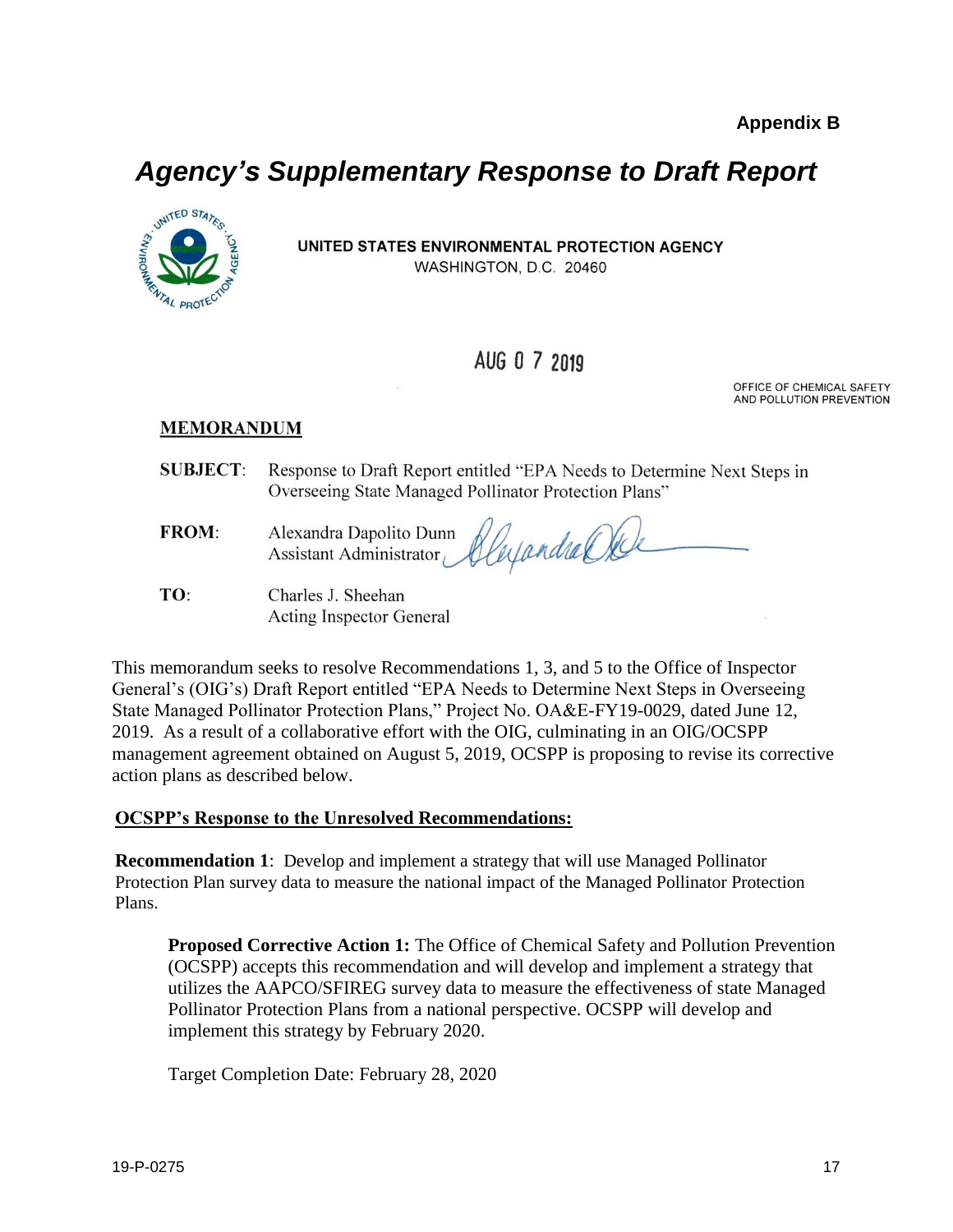**OIG Response:** The agency concurred with our recommendation and provided a revised planned corrective action and completion date. We consider Recommendation 1 resolved with corrective action pending.

**Recommendation 3:** Using survey data, fully communicate to states what Managed Pollinator Protection Plan implementation assistance is available from the EPA and how this assistance will be provided.

**Proposed Corrective Action 3:** OCSPP accepts this recommendation to communicate to states what Managed Pollinator Protection Plan implementation assistance is available from EPA and how this assistance is to be provided in the future. To accomplish this goal, OCSPP will develop a presentation on the results of the AAPCO/SFIREG survey and on MP3 implementation assistance for states and will deliver that presentation to SFIREG by June 2020. In addition, OCSPP will continue to communicate regularly with states on these issues and will maintain pollinator protection as a standing agenda item in discussions with the SFIREG.

Target Completion Date: June 30, 2020

**OIG Response:** The agency concurred with our recommendation and provided a revised planned corrective action and completion date. We consider Recommendation 3 resolved with corrective action pending.

**Recommendation 5:** Determine how the EPA can use the Managed Pollinator Protection Plan survey results to advance its National Program Manager Guidance goals and its regulatory mission.

**Proposed Corrective Action 5:** OCSPP accepts the recommendation to utilize the AAPCO/SFIREG survey results to advance the program's National Program Management Goals ( $NPMG<sup>1</sup>$ ). OCSPP will use the information provided from the AAPCO/SFIREG survey to revise applicable NPMGs at the next available opportunity in the cycle of NPMG planning. OCSPP projects this task will be completed in June 2021.

Target Completion Date: June 30, 2021.

**OIG Response:** The agency concurred with our recommendation and provided a revised planned corrective action and completion date. We consider Recommendation 5 resolved with corrective action pending.

cc: All OCSPP DAAs Richard Keigwin, OPP Ed Messina, OPP Wynne Miller, OPP

 $\overline{a}$ <sup>1</sup> <https://www.epa.gov/planandbudget/final-fy-2018-2019-office-chemical-safety-and-pollution-prevention-ocspp-npm-guidance>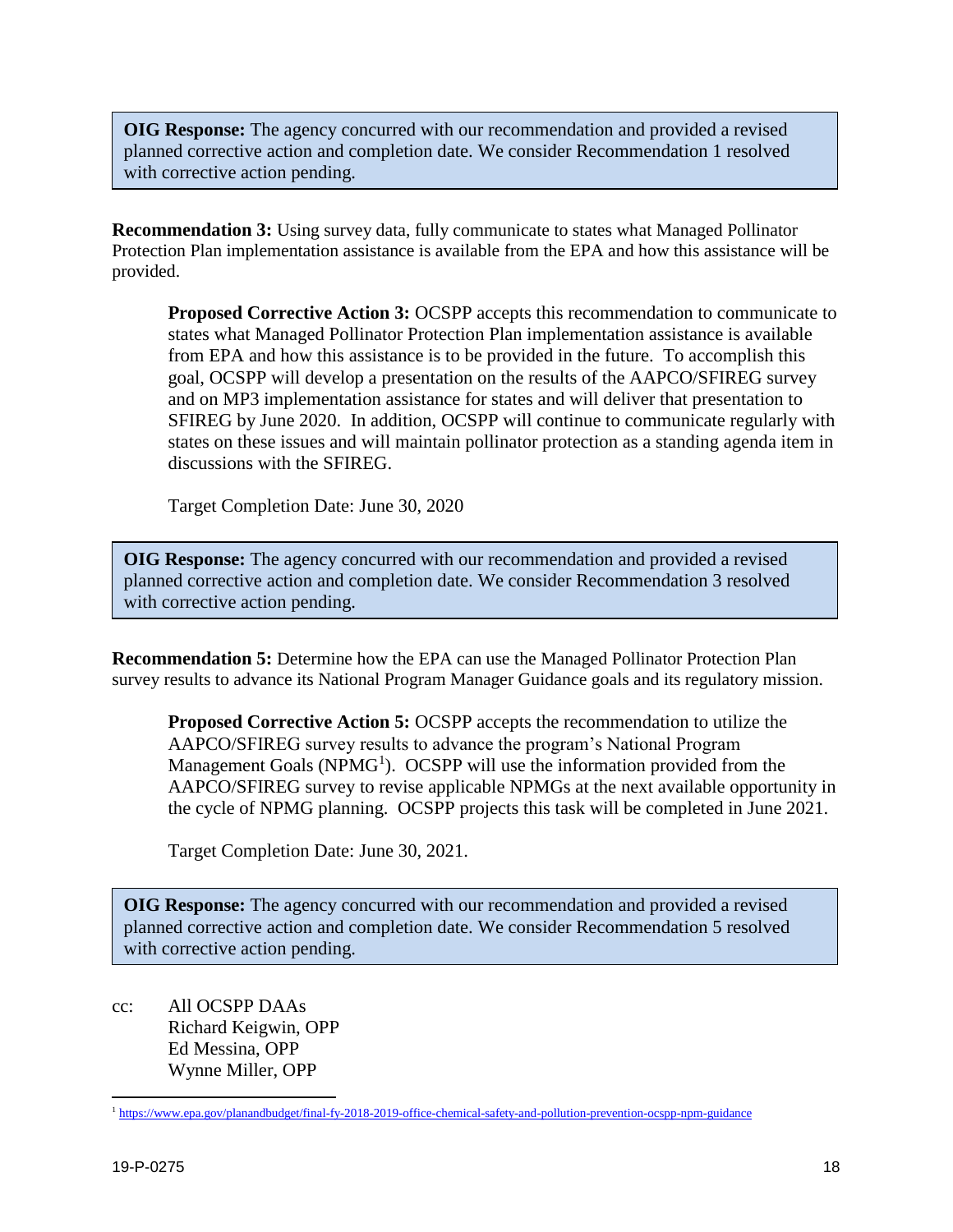Michael Goodis, OPP/RD Jeffrey Harris, OIG Janet L. Weiner, OCSPP Audit Liaison Cameo Smoot, OPP Audit Liaison Annette Morant, OCFO AFC